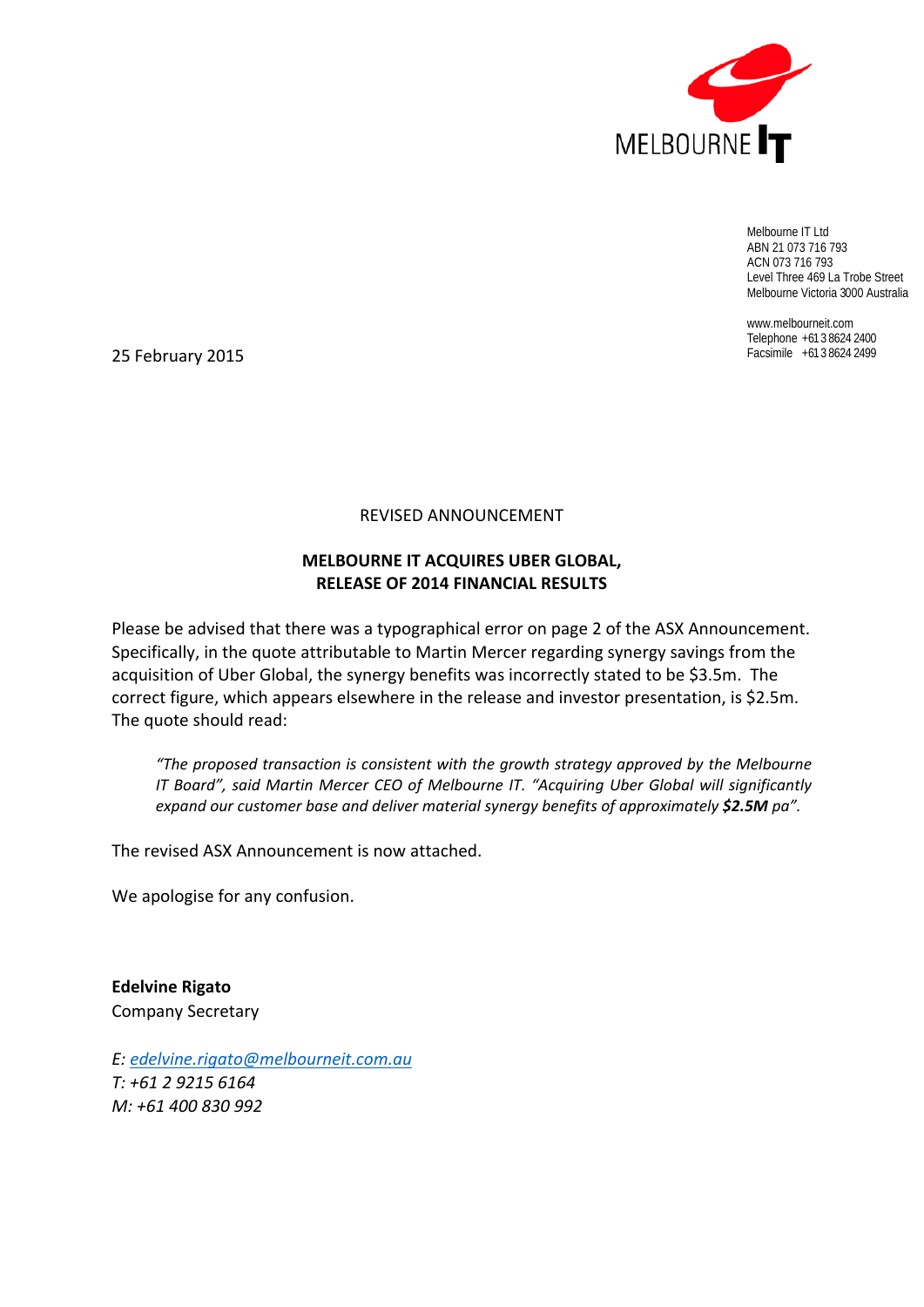25 February 2015

**ASX Announcement**



Melbourne IT Ltd ABN 21 073 716 793 ACN 073 716 793 Level Three 469 La Trobe Street Melbourne Victoria 3000 Australia

www.melbourneit.com Telephone +61 3 8624 2400 Facsimile +61 3 8624 2499

# **MELBOURNE IT ACQUIRES UBER GLOBAL, RELEASE OF 2014 FINANCIAL RESULTS**

**Acquisition of Uber Global by Melbourne IT.**

- **Melbourne IT is acquiring cloud services provider Uber Global Group for an initial purchase price of \$AUD 15.5M**
- **Uber Global provides direct domain registration, hosting and cloud applications together with white label "Business" services through channel partners and bespoke cloud solutions**
- **Significant customer base: 70,000 customers plus 400+ resellers (to over 1,500 organisations)**
- **Leading brands: Uber Enterprise, Uber Wholesale, ilisys Web Hosting, SmartyHost**
- **Forecast normalised EBITDA of \$2.0M (YE 30/06/2015), plus material annualized synergies of \$2.5M pa post integration (realised in 2017)**
- **Small contribution to MLB FY15 EBITDA after transaction and integration costs taken into account**
- **Shareholders of Uber Global will receive an additional "earn‐out" payment if normalised 2015 EBITDA exceeds \$2.1M (capped at \$5M)**
- **Consideration to be paid from cash reserves**
- **Earnings accretive "from day one"**
- **Transaction is expected to complete by 30 April 2015 (subject to satisfaction of conditions precedent)**
- **Acquiring Uber Global will create further scale for Melbourne IT, significantly expand our customer base, strengthen the core domains and hosting business and deliver material synergy benefits**

**Melbourne IT Headline Financial Results for FY14**

- **Revenue of \$124 million (+21% v pcp)**
- **EBITDA of \$12.8 million (+ 121% v pcp)**
- **Normalised Net Profit \$7.9 million (+27% v pcp)**
- **Final dividend declared of 4.0 cents per share (80% franked)**

**MELBOURNE, Australia – 25 February 2015 –** Melbourne IT (ASX: MLB) is announcing today that it has entered into a Share Purchase Agreement for the purchase of 100% of the issued capital of Uber Global Pty Ltd. The deal will have an initial value of \$15.5 million, with a potential earn out to follow based on EBITDA performance to 30 June 2015.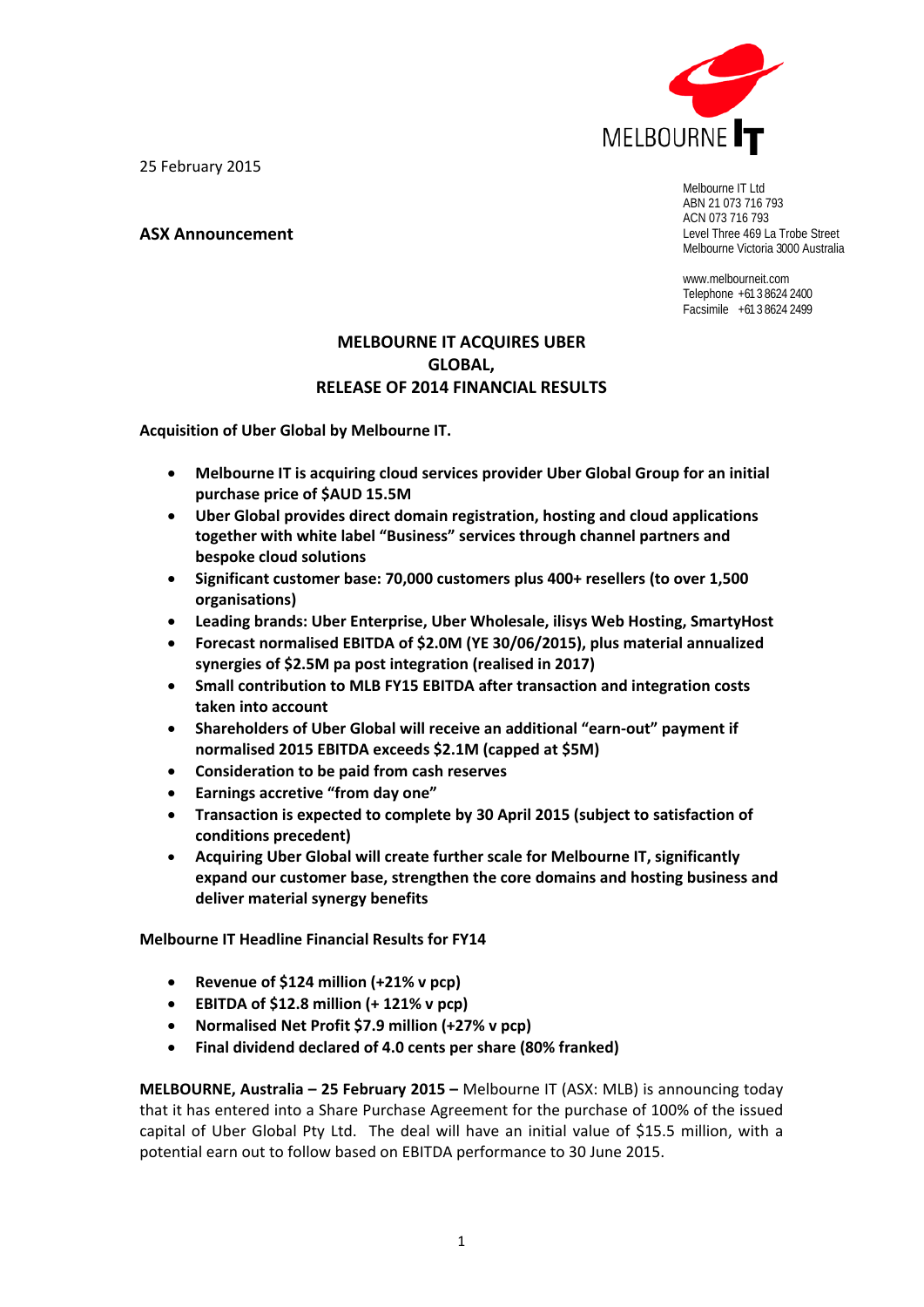"The proposed transaction is consistent with the growth strategy approved by the Melbourne IT Board", said Martin Mercer CEO of Melbourne IT. "Acquiring Uber Global will significantly expand our customer base and deliver material synergy benefits of approximately \$2.5M pa".

Simon Jones, Melbourne IT's Chairman said, "Melbourne IT's Board sees the acquisition as a major opportunity to achieve additional scale and to strengthen the core domains and hosting business. It also aligns with the Board's stated requirement that such acquisitions be earnings accretive from day one."

The acquisition will be funded from existing cash reserves.

# **2014 Financial Results**

| <b>FY14 Year ended 31 Dec (A\$)</b> | <b>FY14</b> | <b>FY13*</b> | $\mathfrak{P}$ % |
|-------------------------------------|-------------|--------------|------------------|
| <b>Revenue</b>                      | \$124.7m    | \$103.4m     | 21%              |
| <b>EBITDA</b>                       | \$12.8m     | \$5.8m       | 121%             |
| <b>EBIT</b>                         | $-50.1m$    | \$3.0m       | $-103%$          |
| <b>NPAT</b>                         | \$0.6m      | \$6.2m       | $-90%$           |
| <b>Normalised NPAT</b>              | $$7.9m**$   | \$6.2m       | 27%              |
| Total shareholder distribution      | \$46.1m     | \$26.4m      | 75%              |

\* Continuing operations for FY13 financial results

\*\* adjusted for tax effected impairment cost and transaction costs

*Figures throughout this document may not total exactly due to rounding and includes non‐IFRS financial information that is relevant for users understanding of underlying performance*

Melbourne IT is also pleased to announce itsfull year resultsfor the year ending 31 December 2014, reporting strong increases in revenue (up 21% to \$124.7m) and EBITDA (up 121% to \$12.8m). Net profit after tax (after normalising for impairment and transaction costs arising from the acquisition of NRG) was up 27% to \$7.9m.

Mr Mercer noted that the results were supported by the full year impact of cost savings realised in late 2013 and the acquisition of Netregistry. Mr Mercer reaffirmed that total synergies of \$7.5m (being fully realized during 2016FY) are anticipated from the integration of Melbourne IT and Netregistry.

In light of the sound financial performance, the Board of Melbourne IT has declared a final dividend of 4.0 cents per share (80% franked).

# **2015 Outlook**

"We are confident in our ability to drive growth and profitability at Melbourne IT," Mr Mercer said. "We commence 2015 with our new management team and a clearly articulated plan for future growth."

"We have a significant market opportunity, a clear strategy, an extensive customer base, a strong balance sheet, and a renewed focus on execution. In short, we believe that we are well placed to increase sales, ARPU and profitability that will in turn lay the foundation for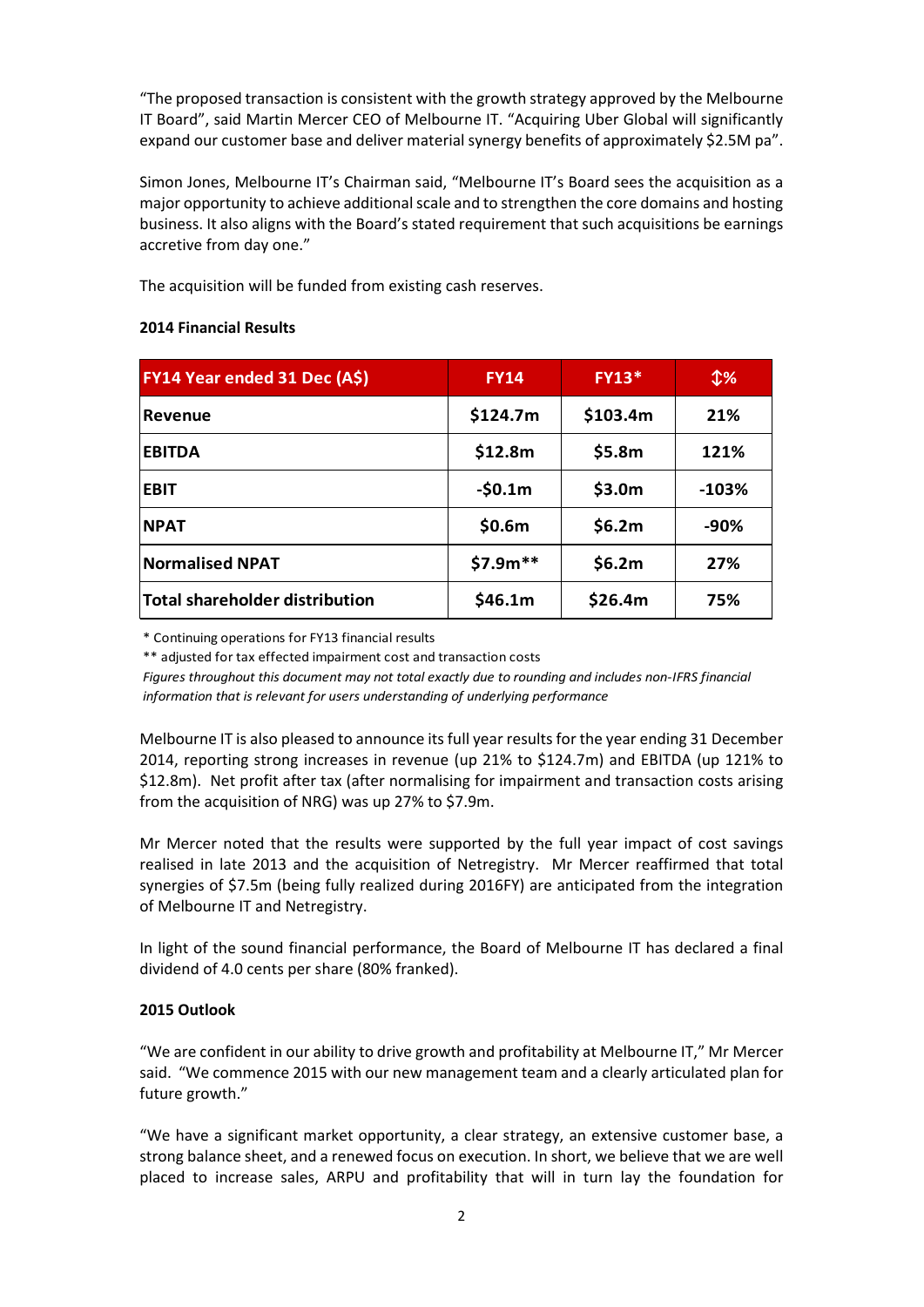sustainable shareholder returns.

Consistent with this, we are strengthening the business with an incremental investment this financial year of \$5m in sales, marketing and people. The payback period on this investment is expected to be less than eighteen month.

In 2015, we expect to achieve high single‐digit organic growth in underlying EBITDA."

The 2014 Full Year Results Presentation to shareholders is available at http://www.melbourneit.info/investor‐centre/.

Media contact:

Martin Mercer Chief Executive Officer Tel. No. (02) 9934 0555

**ENDS.**

# **About Melbourne IT**

Melbourne IT (ASX: MLB) helps organisations of all sizes to successfully conduct business online. Our complete portfolio of Internet‐based technology services drives business effectiveness and profitability for our customers.

The breadth of Melbourne IT's offering extends from helping small businesses build an online presence through to managing the complex web environments of large enterprises and governments.

Melbourne IT's culture of integrity, innovation, collaboration and customer centricity has been built by more than 300 employees spread across Australasia and the United States. For more information, visit www.melbourneit.info.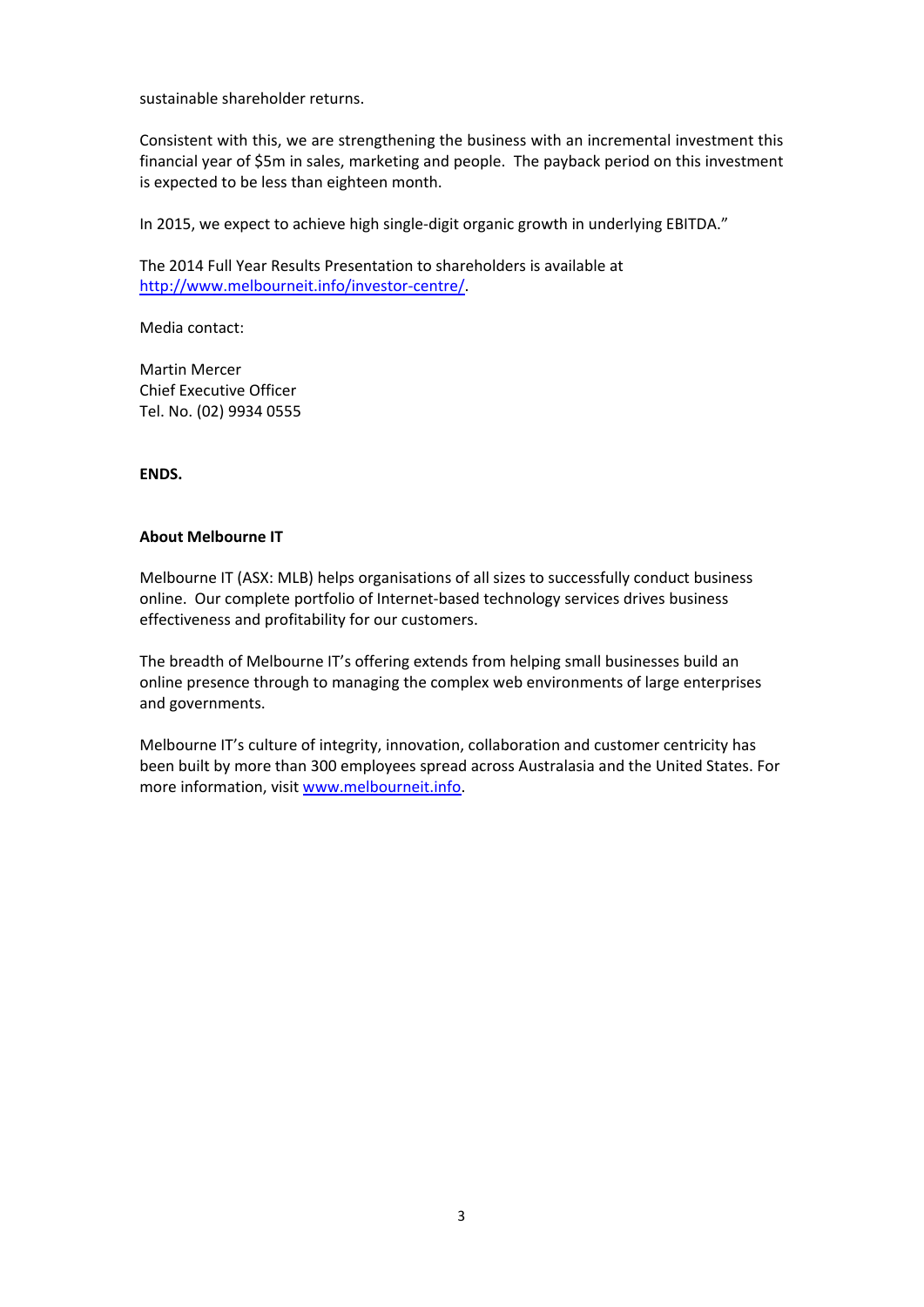# *Rules 4.3A*

*\$A'000*

# **Appendix 4E Preliminary Financial Report**

Name of entity **Melbourne IT Limited**

ABN or equivalent company reference<br>
21 073 716 793<br>
31 December 20

**21 073 716 793 31 December 2014** (Comparative period – 31 December 2013)

#### **Results for announcement to the market 2.0**

|                                                                                         |                                                                 |           |              | sa vuu                         |
|-----------------------------------------------------------------------------------------|-----------------------------------------------------------------|-----------|--------------|--------------------------------|
| 2.1 Total revenues from ordinary activities                                             | Up                                                              | 20.6%     | to           | 124,706                        |
| 2.2 Profit after tax from continuing operations                                         | Down                                                            | $-89.5\%$ | to           | 648                            |
| 2.3 Net profit for the period attributable to members                                   | Down                                                            | $-99.3\%$ | to           | 479                            |
| 2.4 Dividends (distributions)                                                           | Amount per security                                             |           |              | Franked amount<br>per security |
| <b>Current period</b><br>Final dividend<br>Interim dividend                             | 4.0 cents<br>$1.0$ cent<br>5.0 cents                            |           | 80%<br>80%   |                                |
| Previous corresponding period<br>Final dividend<br>Special dividend<br>Interim dividend | N/A<br>N/A<br>$25.0$ cents<br>75%<br>N/A<br>N/A<br>$25.0$ cents |           |              |                                |
| 2.5 Record date for determining entitlements to the dividend.                           |                                                                 |           | 8 April 2015 |                                |

It is recommended the Appendix 4E be considered with any public announcements made by Melbourne IT Ltd and its controlled entities during the year ended 31 December 2014 in accordance with the continuous disclosure obligations of the ASX listing rules.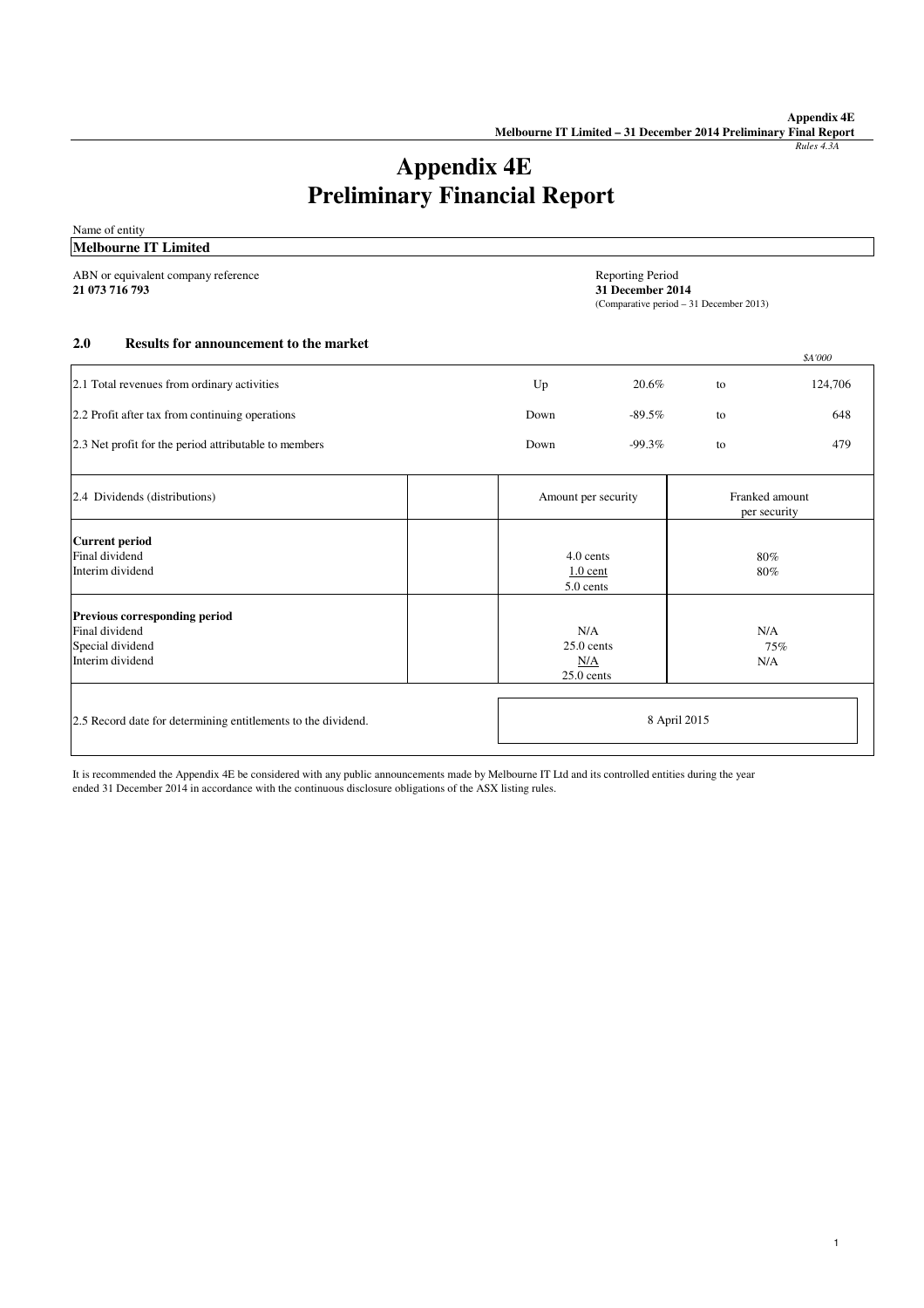2.6 Brief explanation of any of the figures reported above necessary to enable the figures to be understood.

#### **Review and Results of Operations**

•

•

•

•

• • •

• • •

•

#### Melbourne IT Ltd - Consolidated Group

- Total consolidated Revenue from continuing operations for the year ended 31 December 2014 was \$124.706 million (2013: \$103.412 million), an increase of 20.6%. Revenue before interest income from continuing operations, excluding Netregistry Group Limited and its controlled entities (Netregistry), was \$98.861 million (2013: \$100.742 million), a decrease of 1.9%.
- Profit after Tax from continuing operations for the year ended 31 December 2014 was \$0.648 million (2013: \$6.198 million), a decrease of 89.5%. Included in the profit after tax from continuing operations is the impairment charge in respect of the Transformation asset of \$8.587 million and the transaction costs relating to the acquisition of Netregistry of \$1.340 million.
- Profit after tax before impairment and transaction costs\* from continuing operations for the year ended 31 December 2014 was \$7.913 million (2013: \$6.198 million), an increase of 27.67%.
- Earnings Before Interest, Tax, Depreciation and Amortisation ('EBITDA') from continuing operations for the year ended 31 December 2014 was \$12.786 million (2013: \$5.819 million), an increase of 119.7%. Included in the EBITDA from continuing operations is the transaction costs relating to the acquisition of Netregistry of \$1.340 million.
- Earnings Before Interest, Tax, Depreciation and Amortisation ('EBITDA') before transaction costs\* from continuing operations for the year ended 31 December 2014 was \$14.126 million (2013: \$5.819 million), an increase of 142.8%.
- Following the acquisition completion on 31 March 2014, Netregistry has contributed revenue of \$25.273 million, net profit after tax of \$1.551 million and EBITDA\* of \$3.836 million during the period.
- Earnings per share from continuing operations at 31 December 2014 was 0.72 cents (2013: 7.46 cents), a decrease of 90.3%.
- Operating cashflow for the year ended 31 December 2014 was \$16.082 million (2013: \$7.308 million which includes cashflow from DBS and FTR businesses which were disposed of in 2013).
- Cash outflow of \$39.706 million in relation to the acquisition of Netregistry was included as cashflow from investing activities.
- Cash and cash equivalents was \$18.086 million at 31 December 2014 (2013: \$80.520 million).
- Deferred Gross Margin (i.e. income received in advance net of prepaid costs) was \$24.479 million at 31 December 2014 (2013: \$17.576 million), an increase of 39.3%. Following the acquisition, Netregistry has contributed Deferred Gross Margin of \$8.793 million at 31 December 2014.
- The following table shows a reconciliation of EBITDA, included in the discussion above, to the reported profit after tax from continuing operations.

| <b>Continuing Operations</b>                                                            | 31-Dec-14<br>\$2000 | 31-Dec-13<br>\$2000 |
|-----------------------------------------------------------------------------------------|---------------------|---------------------|
| Earnings before Net Interest, Tax, Depreciation and Amortisation and Transaction Costs* | 14.126              | 5,819               |
| <b>Transaction Costs</b>                                                                | (1,340)             |                     |
| Earnings before Net Interest, Tax, Depreciation and Amortisation*                       | 12.786              | 5,819               |
| Depreciation and Amortisation                                                           | (4,315)             | (2,782)             |
| Impairment                                                                              | (8,587)             |                     |
| Earnings before Net Interest and Tax*                                                   | (116)               | 3,037               |
| Net Interest Revenue                                                                    | 406                 | 2.545               |
| Tax Benefit                                                                             | 358                 | 334                 |
| Costs Recovered from Discontinued Operations**                                          |                     | 282                 |
| <b>Profit after Tax from Continuing Operations</b>                                      | 648                 | 6,198               |

The company believes this unaudited non-IFRS information is relevant to the user's understanding of the Group's underlying performance.

\*\*

\*

Represents recovery of costs from the DBS and FTR businesses by the parent entity with a corresponding expense included in the discontinued operations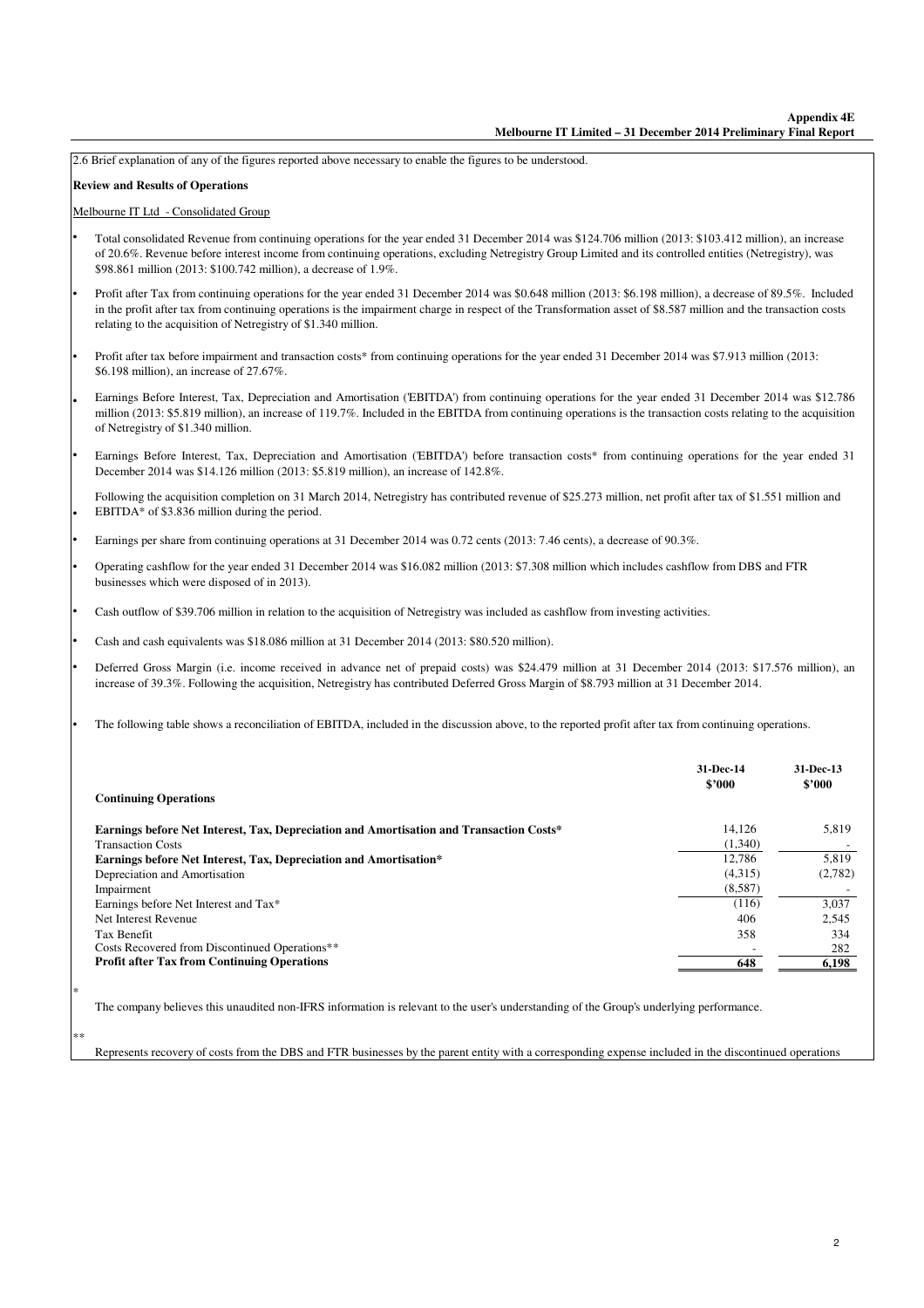# **Appendix 4E Melbourne IT Limited – 31 December 2014 Preliminary Final Report**

| 3.0                                              | Current period   | Previous Period  |
|--------------------------------------------------|------------------|------------------|
| NTA Backing                                      | 31 December 2014 | 31 December 2013 |
| Net tangible asset backing per ordinary security | $-8.54$ cents    | $91.61$ cents    |

Net Assets at 31 December 2014 were \$114.768 million including \$3.821 million of net deferred tax balances and \$118.884 million of intangible assets associated with the acquisition of Domainz Limited (September 2003), WebCentral Group Pty Ltd (September 2006) and Netregistry Group Limited (March 2014).

#### **Control gained or lost over entities having material effect 4.0**

- 4.1 Name of entity (or group of entities) of which control was gained or lost during the period.
- 100% of interest in Netregistry Group Limited and its controlled entities was acquired on 31 March 2014.
- 4.2 Consolidated profit/(loss) from ordinary activities after tax of the controlled entity (or group of entities) since the date in the current period on which control was obtained.

31 March 2014

Profit after tax of Netregistry Group Limited from 31 March to 31 December 2014 is \$1.551 million.

4.3 Date from which such profit has been calculated.

4.4 Profit/(loss) from ordinary activities after tax of the controlled entity (or group of entities) disposed during the period, for the whole of the previous corresponding period.

Not applicable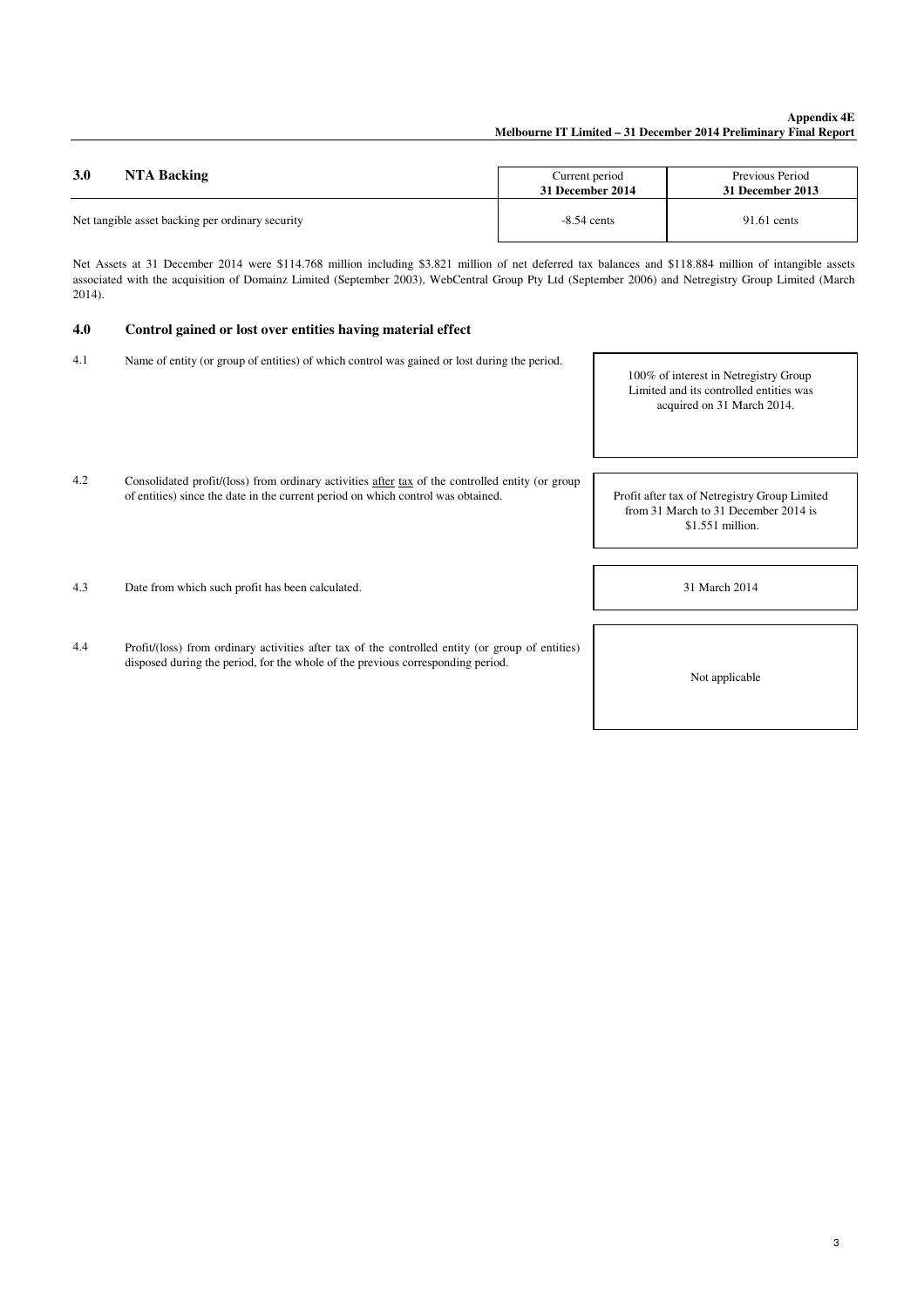4

N/A

totalling approximately \$3.718 million

#### **Dividends**  Amount per security **5.0**

| Dividends (distributions) | Amount per   | Franked amount | Amt per security of      |
|---------------------------|--------------|----------------|--------------------------|
|                           | security     | per security   | foreign sourced dividend |
| <b>Current Year</b>       |              |                |                          |
| Final                     | 4.0 cents    | 80%            | N/A                      |
| Interim                   | $1.0$ cent   | 80%            | N/A                      |
|                           | 5.0 cents    |                |                          |
| <b>Previous Year</b>      |              |                |                          |
| Final                     | 0 cents      | $0\%$          | N/A                      |
| Special                   | $25.0$ cents | 75%            | N/A                      |
| Interim                   | $0$ cents    | $0\%$          | N/A                      |
|                           | $25.0$ cents |                |                          |

| Total Dividends (distributions) per security<br>$(interim + final)$ | Current Year | Previous Year |
|---------------------------------------------------------------------|--------------|---------------|
| Final                                                               | 4.0 cents    | N/A           |
| Special                                                             | N/A          | $25.0$ cents  |
| Interim                                                             | $1.0$ cent   | N/A           |
| Total                                                               | 5.0 cents    | $25.0$ cents  |

#### **Additional information on current year dividends**

Date the dividend (distribution) is payable 23 April 2015

Details of individual and total dividends or distributions and dividend or distribution payments. 4.0 cents per share

The dividend or distribution plans shown below are in operation.

The last date(s) for receipt of election notices for the dividend or distribution plans.

# **6.0 Material interests in entities which are not controlled entities**

Not applicable, as Melbourne IT Ltd does not have a material interest in any entity other than its subsidiaries, which are controlled entities and consolidated in this financial report.

N/A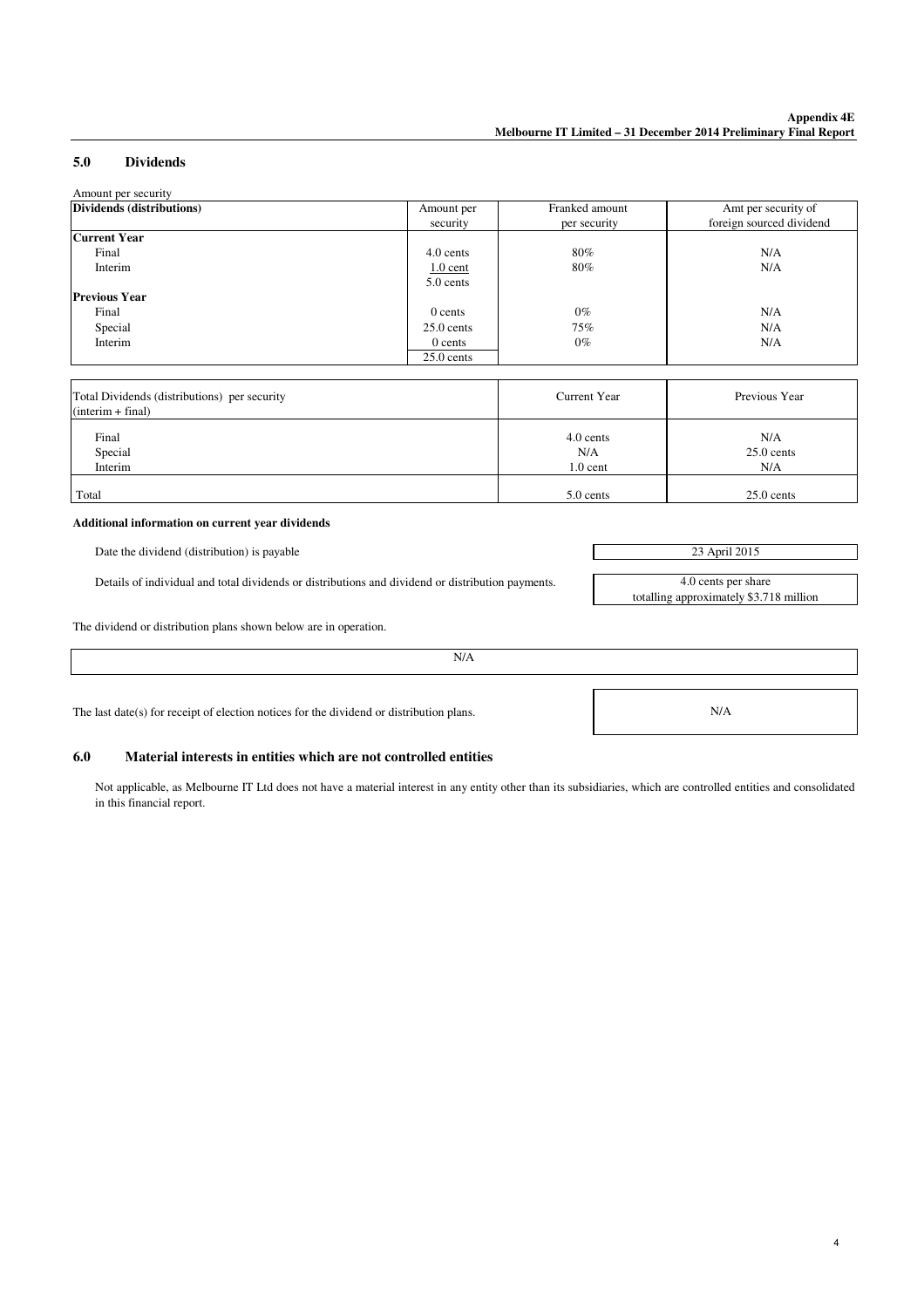#### **Other Information 7.0**

#### Subsequent Events

On 25 February 2015, the directors proposed a final dividend of 4.0 cents per ordinary share, franked at 80%, amounting to \$3.718 million. The expected payment date of the dividend is 23 April 2015.

On 25 February 2015 Melbourne IT announced that it had entered into a Share Purchase Agreement to acquire 100% interest in Uber Global Pty Ltd, a major domains and hosting services provider, for purchase consideration of \$15.5 million, and a potential earn out based on EBITDA performance to 30 June 2015. The acquisition will be funded through cash on hand. The completion of the transaction is subject to regulatory approval.

#### Annual General Meeting

The annual general meeting will be held as follows:



#### **Compliance Statement 8.0**

The report has been prepared based on a 31 December 2014 Annual Financial Report which is in the process of being audited by an independent audit firm in accordance with the requirements of S302 of the Corporations Act.

Shligt

Signed here: ...….……………………………………………

Ms E Rigato Company Secretary Melbourne 25 February 2015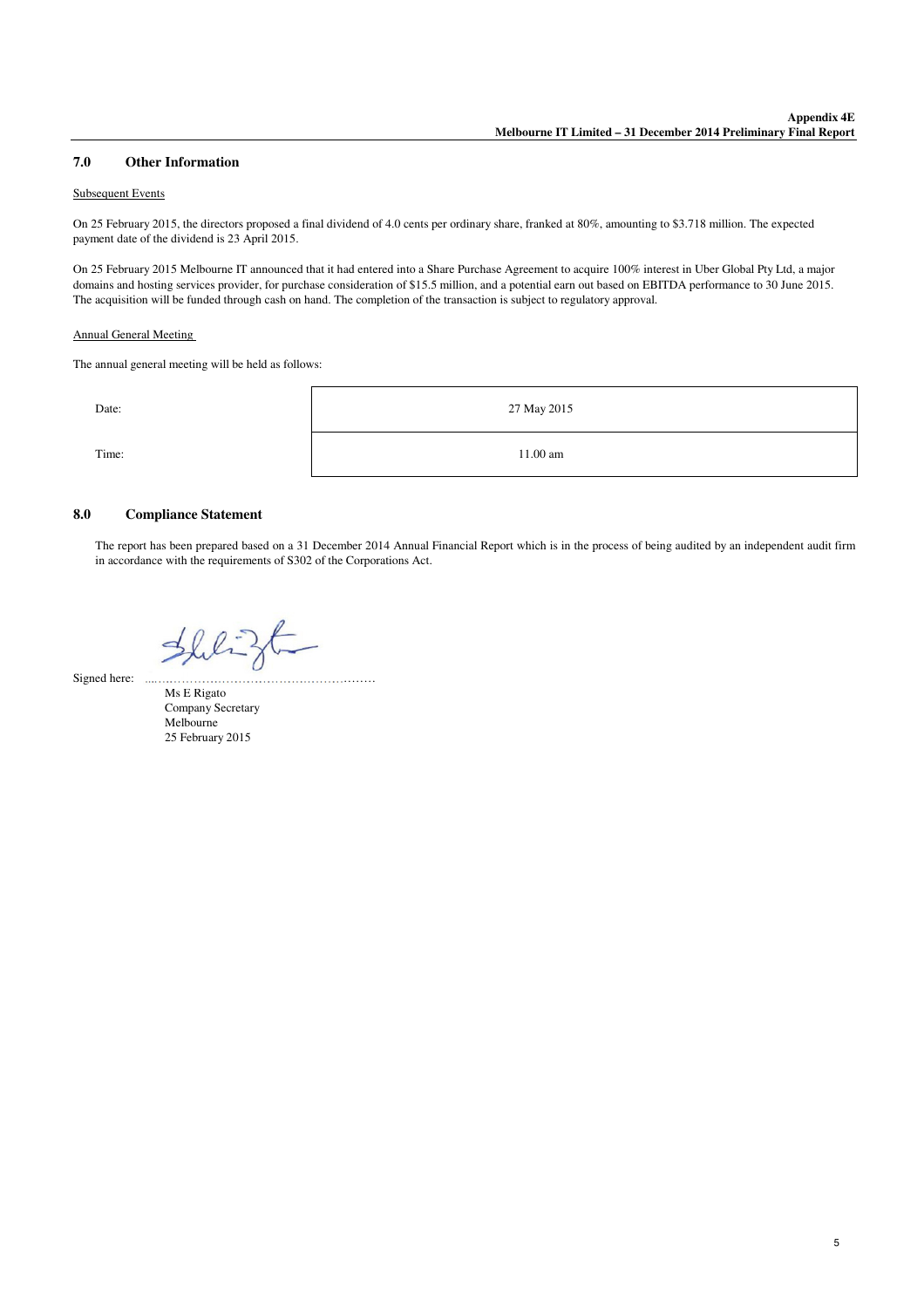# **MELBOURNE IT LTD (ABN: 21 073 716 793)**

# **FINANCIAL INFORMATION**

**31 DECEMBER 2014 FOR THE YEAR ENDED**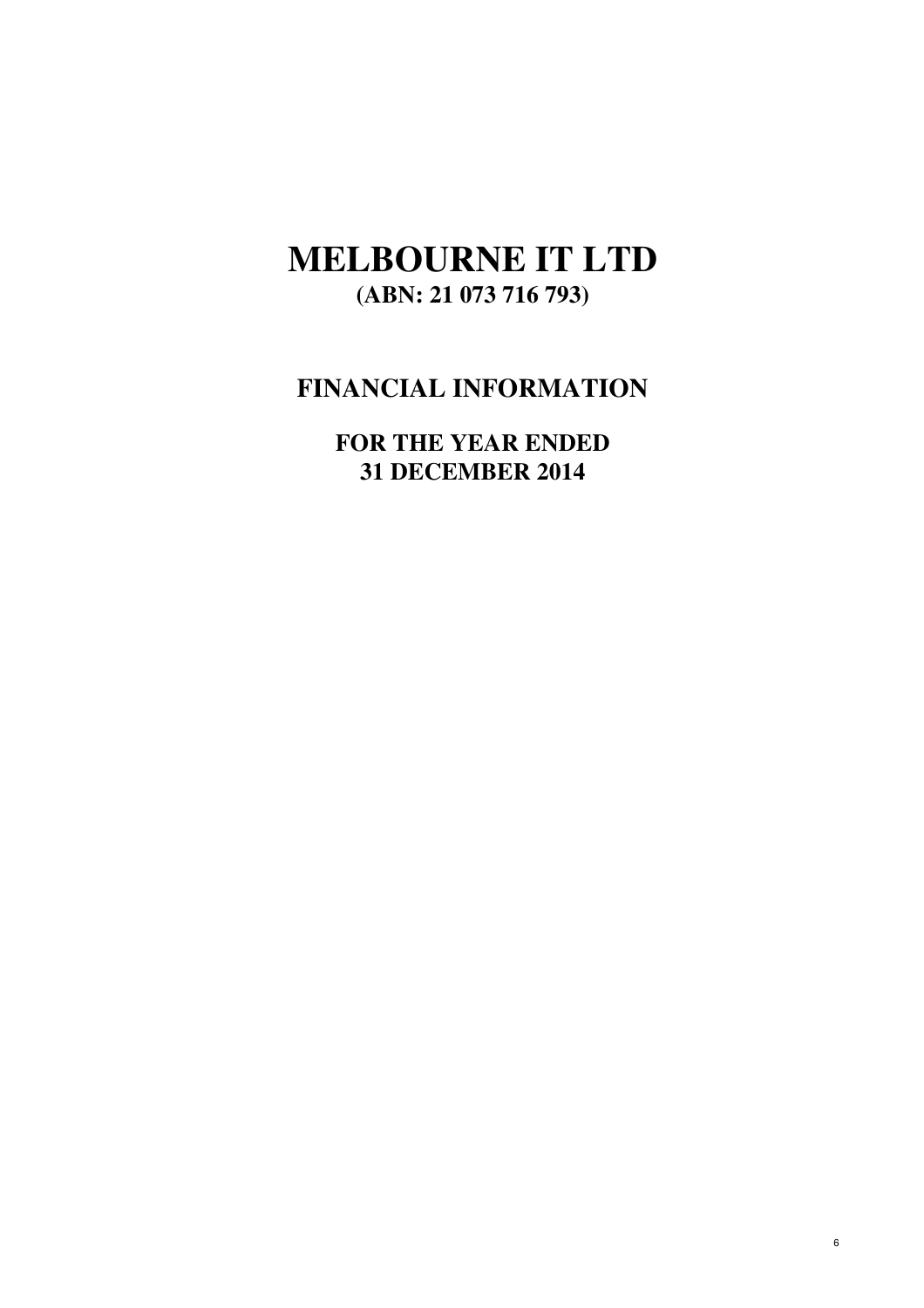#### **ABN: 21 073 716 793**

# **DIRECTORS**

Mr. S.D. Jones (Chairman)<br>Mr. M. Mercer (Managing ) Mr. T. Kiing Mr. R.J. Stewart AM Ms. N. Sparks

(Managing Director & Chief Executive Officer - appointed 7 April 2014)

(Appointed 3 April 2014)

# **MANAGING DIRECTOR & CHIEF EXECUTIVE OFFICER**

Mr. M. Mercer

# **CHIEF FINANCIAL OFFICER**

Mr P. Findlay

# **COMPANY SECRETARY**

Ms. E. Rigato (Appointed 11 November 2014)<br>Mr. A. Desprets (Resigned 11 November 2014) (Resigned 11 November 2014)

# **REGISTERED OFFICE**

Level 3 469 La Trobe Street Melbourne, Victoria, 3000 Tel: +61 3 8624 2400

# **SHARE REGISTER**

Link Market Services Limited Level 1 333 Collins Street Melbourne, Victoria, 3000 Tel: +61 3 9615 9800 Fax:+61 3 9615 9900

#### **AUDITORS**

Ernst & Young

# **INTERNET ADDRESS**

http://www.melbourneit.com.au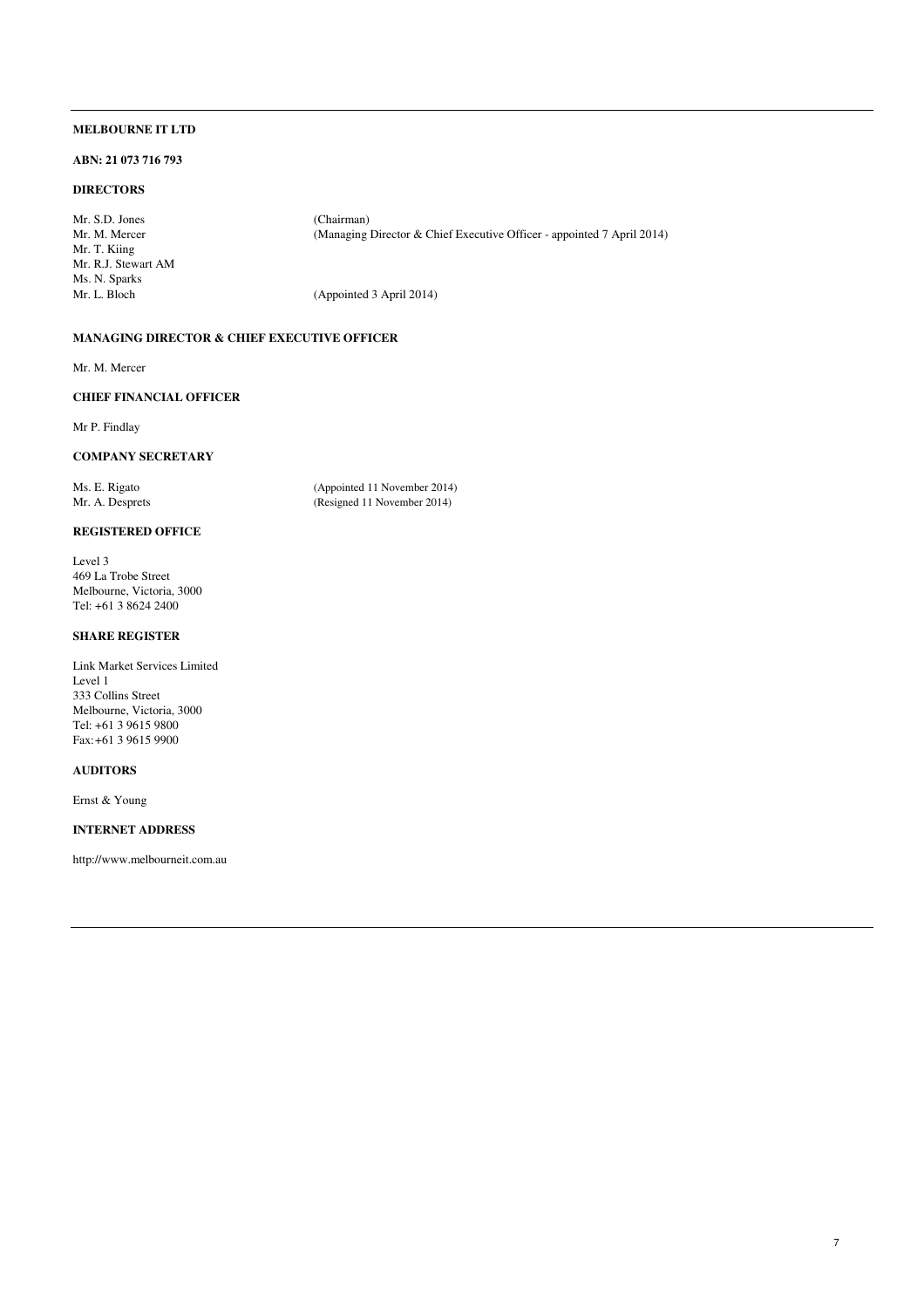| <b>CONTENTS</b>                        | <b>PAGE</b> |
|----------------------------------------|-------------|
| Directors' Information                 | 9           |
| <b>Statement of Financial Position</b> | 13          |
| Statement of Comprehensive Income      | 14          |
| Statement of Changes in Equity         | 15          |
| <b>Statement of Cash Flow</b>          | 16          |
| Notes to the Financial Statements      | 17          |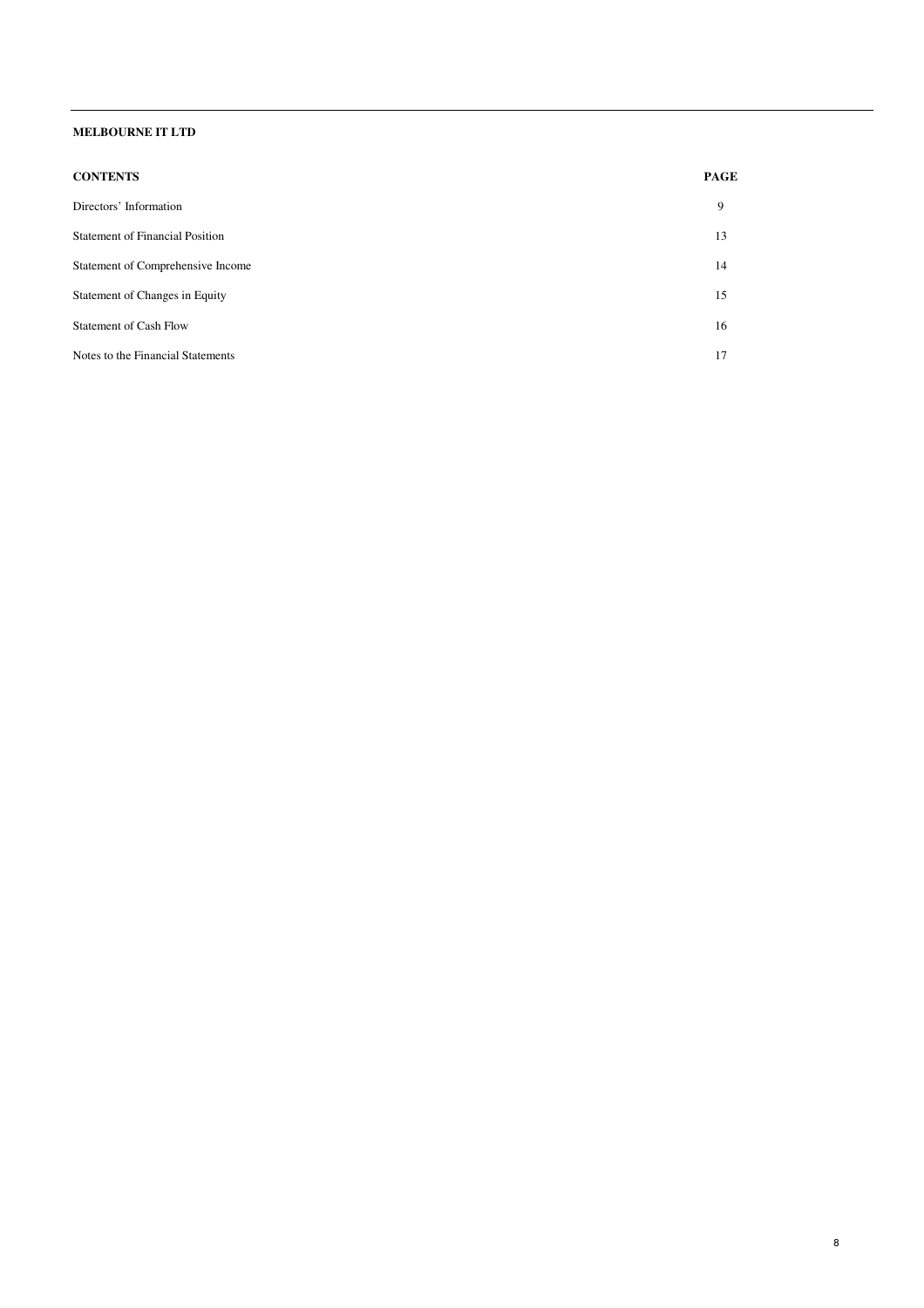## **DIRECTORS INFORMATION**

The names of the company's directors in office during the year ended 31 December 2014 and until the date of this report are as below. Directors were in office for the entire period unless otherwise stated.

| Mr. S.D. Jones      | (Chairman)                                                             |
|---------------------|------------------------------------------------------------------------|
| Mr. M. Mercer       | (Managing Director & Chief Executive Officer - appointed 7 April 2014) |
| Mr. T. Kiing        |                                                                        |
| Mr. R.J. Stewart AM |                                                                        |
| Ms. N. Sparks       |                                                                        |
| Mr. L. Bloch        | (Appointed 3 April 2014)                                               |
|                     |                                                                        |
|                     |                                                                        |
|                     |                                                                        |

# **COMPANY SECRETARY**

| Ms. E. Rigato   | (Appointed 11 November 2014) |
|-----------------|------------------------------|
| Mr. A. Desprets | (Resigned 11 November 2014)  |

#### **PRINCIPAL ACTIVITIES**

The principal activities of the Group during the year by operating segment are described as follows:

#### **SMB Solutions**

SMB Solutions operates in the web services business in Australia and New Zealand, offering customers everything they need to run an online business. These services include domain name registrations and renewals, website and email hosting, website development, search engine optimisation and analysis. Customers are primarily in the Small to Medium Enterprise (SME) sector.

SMB Solutions also supplies a technical and support solution for domain name registration, shared hosting and other online business services to a global network of reseller clients. Resellers are given access to Melbourne IT's domain name registration, shared hosting and maintenance systems. Benefits to Reseller clients include application of a real time automated system that can be integrated into the Reseller website, together with access to specialist support and account management services.

# **Enterprise Services ("ES")**

The Enterprise Services Division provides managed services and business grade web application hosting services to corporate and government clients throughout Australia.

#### **Discontinued Operations**

The Group also conducted two other principal activities, both of which were discontinued in the previous corresponding period. The Digital Brand Services (DBS) business unit's core business was online brand protection including the management of corporate domain name portfolios was sold on 12 March 2013. The For The Record (FTR) business, which is a supplier of rich media content management systems primarily to court rooms, was also discontinued as completion of the sale occurred on 30 August 2013.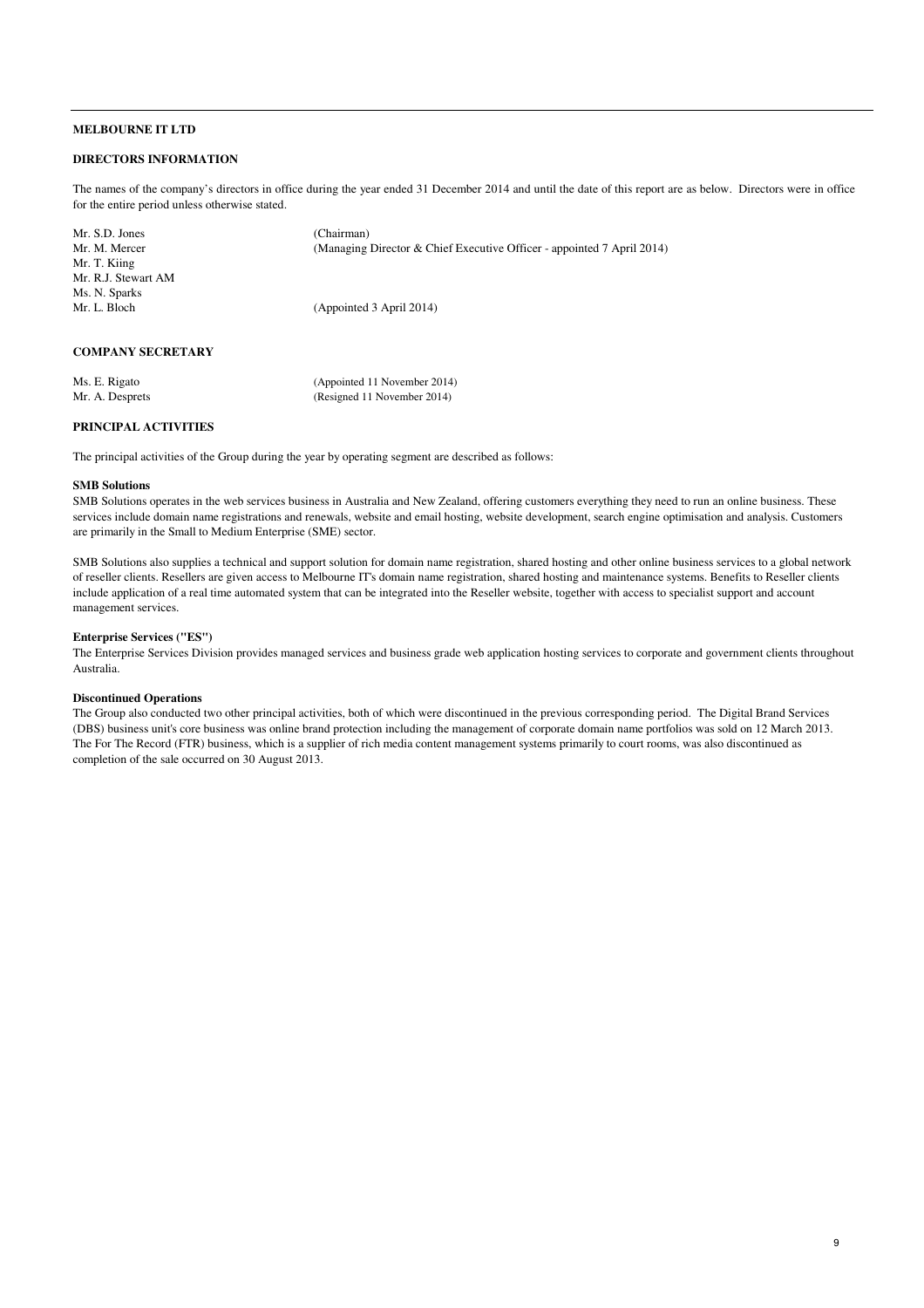# **DIRECTORS INFORMATION (continued)**

|                                                     | 2014<br>Cents | 2013<br><b>Cents</b> |
|-----------------------------------------------------|---------------|----------------------|
| <b>EARNINGS PER SHARE - CONTINUING OPERATIONS</b>   |               |                      |
| Basic earnings per share                            | $0.72$ cents  | $7.46$ cents         |
| Diluted earnings per share                          | $0.72$ cents  | 7.42 cents           |
| <b>EARNINGS PER SHARE - DISCONTINUED OPERATIONS</b> |               |                      |
| Basic earnings per share                            | ۰             | 75.44 cents          |
| Diluted earnings per share                          | ٠             | 75.05 cents          |

# **DIVIDENDS**

During the year, an interim dividend at 1.0 cent per share, franked at 80%, amounting to \$0.929 million was paid on 30 September 2014.

After 31 December 2014, a final dividend of 4.0 cents per share amouting to \$3.718 million was proposed by the directors. The final dividend has not been recognised as a liability as at 31 December 2014.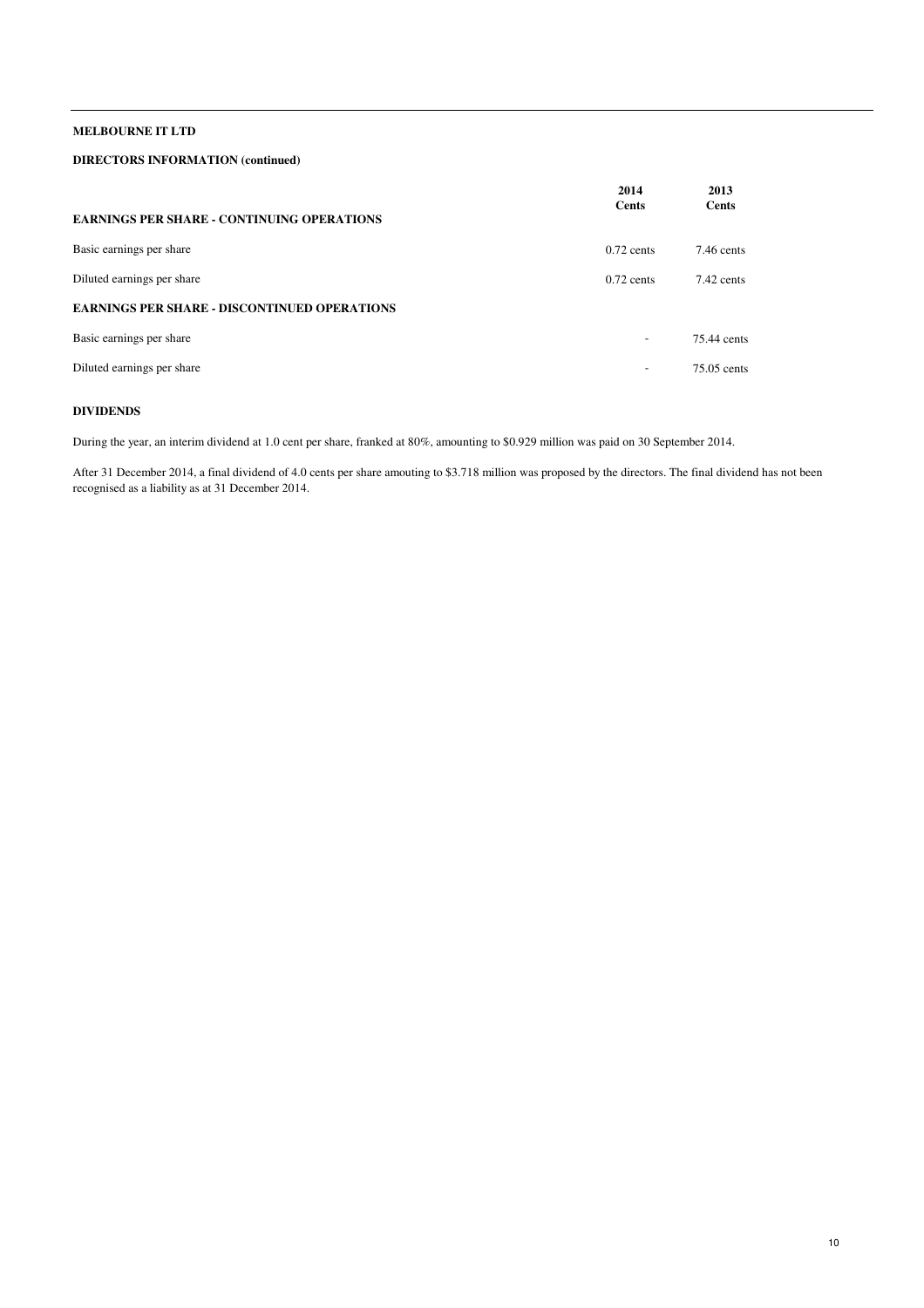### **DIRECTORS INFORMATION (continued)**

#### **REVIEW AND RESULTS OF OPERATIONS**

The group recorded a 20.6% increase in consolidated revenue from continuing operations during the year ended 31 December 2014, from \$103.412 million to \$124.706 million. This was primarily due to the acquisition of Netregistry on 31 March 2014. Netregistry generated \$25.273 million of revenue during the period from 1 April to 31 December 2014.

The Group achieved earnings before interest, tax, depreciation and amortisation (EBITDA) of \$12.786 million (2013: \$5.819 million), an increase of 119.7% from previous year. The consolidated net profit after tax of the Melbourne IT Ltd Group for the year ended 31 December 2014 was \$0.648 million (2013: consolidated net profit after tax of \$68.876 million). Consolidated net profit after tax from continuing operations was \$0.648 million (2013: consolidated net profit after tax from continuing operations of \$6.198 million), down 89.5% from the previous year. This was primarily due to the impairment charge of \$8.587 million on the Transformation asset (refer to note 6 of the financial statements for details) and \$1.340 million of acquisition costs of Netregistry.

Summarised operating results are as follows:

| <b>Continuing Operations</b>                                           | 31-Dec-14<br>\$'000 | 31-Dec-13<br>\$'000 |
|------------------------------------------------------------------------|---------------------|---------------------|
| Revenue                                                                |                     |                     |
| <b>Registration Revenue</b>                                            | 53,335              | 44,752              |
| Hosting & Value-Added Product Sales                                    | 70,286              | 55,729              |
| <b>Other Revenue</b>                                                   | 513                 | 248                 |
|                                                                        | 124,134             | 100,729             |
| <b>Interest Revenue</b>                                                | 572                 | 2,670               |
| <b>Other Revenue</b>                                                   |                     | 13                  |
| <b>Total Revenue</b>                                                   | 124,706             | 103,412             |
| Total Earnings before Net Interest, Tax, Depreciation and Amortisation | 12,786              | 5,819               |
| Depreciation Expense                                                   | 2,445               | 1,978               |
| <b>Amortisation Expense</b>                                            | 1,870               | 804                 |
| Impairment of Intangible Asset                                         | 8,587               |                     |
| <b>Total Earnings Before Net Interest and Tax</b>                      | (116)               | 3,037               |
| Costs Recovered from Discontinued Operations*                          |                     | 282                 |
| Net Interest Revenue/ (Expense)                                        | 406                 | 2,545               |
| <b>Profit Before Tax from Continuing Operations</b>                    | 290                 | 5,864               |
| <b>Income Tax Benefit</b>                                              | 358                 | 334                 |
| Profit for the Year from Continuing Operations                         | 648                 | 6,198               |
| <b>Discontinued Operations</b>                                         |                     |                     |
| Profit after tax from discontinued operations                          |                     | 62,678              |
| Profit for the Year                                                    | 648                 | 68,876              |
| <b>Cashflow from Operations</b>                                        | 16,082              | 7,308               |

The financial measures of EBIT and EBITDA used in the Directors Report are non-IFRS measures and unaudited. The company believes this non-IFRS information is relevant to the user's understanding of its results, given its use in determining financial performance.

\* Represents recovery of costs from the DBS and FTR businesses by the parent entity with a corresponding expense included in the discontinued operations.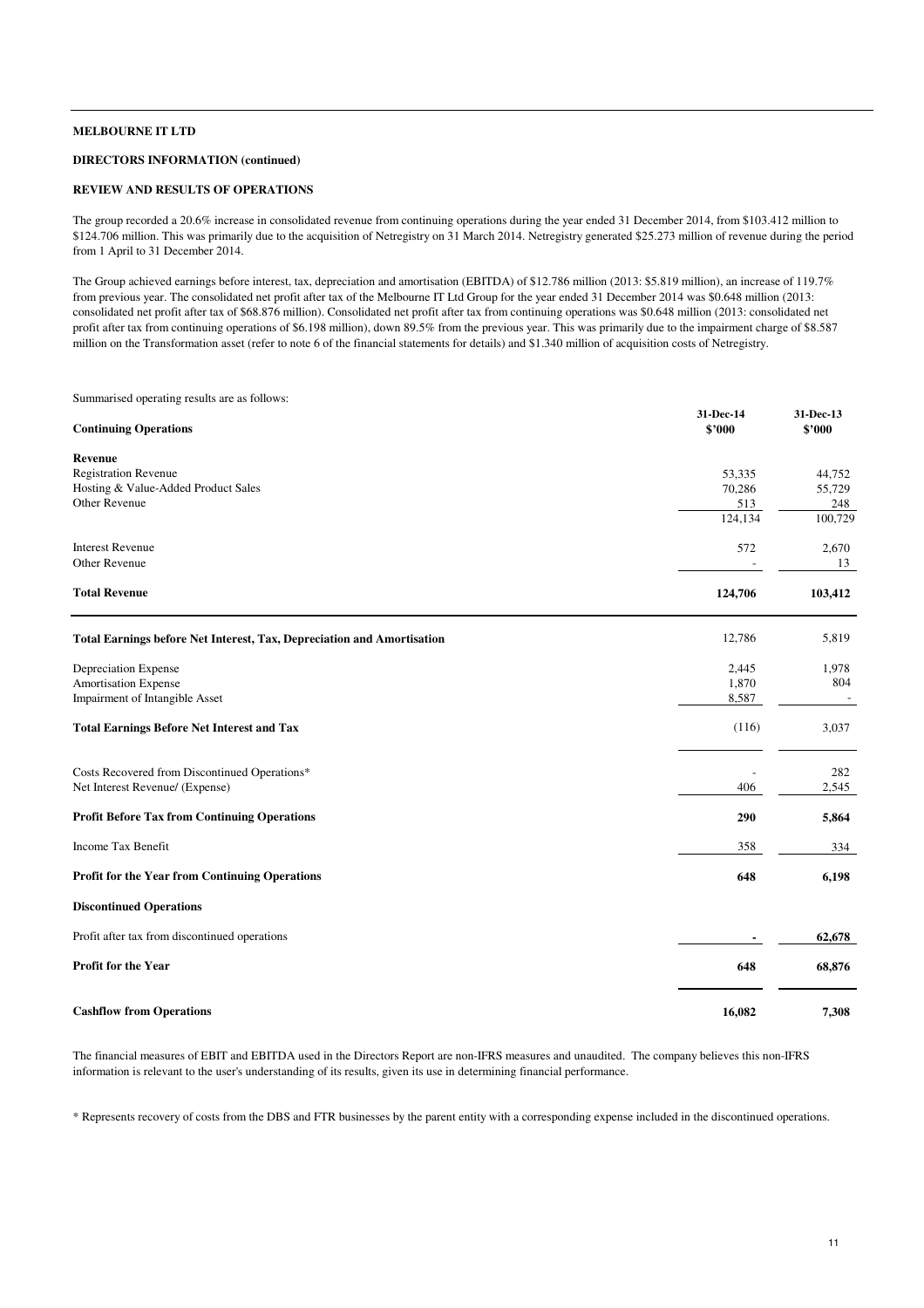# **DIRECTORS INFORMATION (continued)**

#### **SIGNIFICANT CHANGES IN THE STATE OF AFFAIRS**

On 19 February 2014, the Company made a capital return of \$45.2 million (equivalent to \$0.54 per fully paid ordinary share) to shareholders. The capital return was made in accordance with the resolution approved by shareholders in the General Meeting held on 28 January 2014.

On 31 March 2014, Melbourne IT completed the acquisition of Netregistry Group Limited ('Netregistry'), a leading online services provider, for an enterprise value of \$50.4 million. The acquisition was funded through a mix of cash (\$38.366 million) and script (\$12.070 million) consideration. To facilitate the acquisition, Melbourne IT entered into a \$20 million revolving credit facility with National Australia Bank Limited in late March 2014. The bank facility was fully repaid prior to 30 June 2014. The accounting for the acquisition in accordance with AASB 3 '*Business Combinations*' is as disclosed in Note 10 in the notes to the financial statements.

Larry Bloch, founder and CEO of Netregistry Group Limited, joined the Melbourne IT's Board of Directors as a non-executive director on 3 April 2014.

Martin Mercer was appointed as Chief Executive Officer and Managing Director of Melbourne IT effective on 7 April 2014.

On 13 June 2014, the Company received the remaining 10% of the sale price of the DBS business of \$15.250 million (including accrued interest income) which had been held in escrow and recorded as a receivable in the previous corresponding period.

Other than as stated above, there have been no other significant changes in the state of affairs during the year ended 31 December 2014.

#### **SUBSEQUENT EVENTS**

On 25 February 2015, the directors proposed a final dividend of 4.0 cents per ordinary share, franked at 80%, amounting to \$3.718 million. The expected payment date of the dividend is 23 April 2015.

On 25 February 2015 Melbourne IT announced that it had entered into a Share Purchase Agreement to acquire 100% interest in Uber Global Pty Ltd, a major domains and hosting services provider, for purchase consideration of \$15.5 million, and a potential earn out based on EBITDA performance to 30 June 2015. The acquisition will be funded through cash on hand. The completion of the transaction is subject to regulatory approval.

Other than the above, there has not been any other matter or circumstance in the interval between the end of the year and the date of this report that has materially affected or may materially affect the operations of the consolidated entity, the results of those operations or the state of affairs of the consolidated entity in subsequent financial periods.

# **ROUNDING**

The amounts contained in the accompanying financial information have been rounded to the nearest \$1,000 (where applicable) under the option available to the company under ASIC Class Order 98/0100. The company is an entity to which the Class Order applies.

#### **CORPORATE GOVERNANCE**

In recognising the need for the highest standards of corporate behaviour and accountability, the directors of Melbourne IT Ltd support and have adhered to the principles of corporate governance.

The company's corporate governance statement is available on the company's website www.melbourneit.com.au, and also contained in the additional ASX information section of the 2014 annual report.

Signed in accordance with a resolution of the directors.

…………………………

Mr Simon Jones Chairman Melbourne 25 February 2015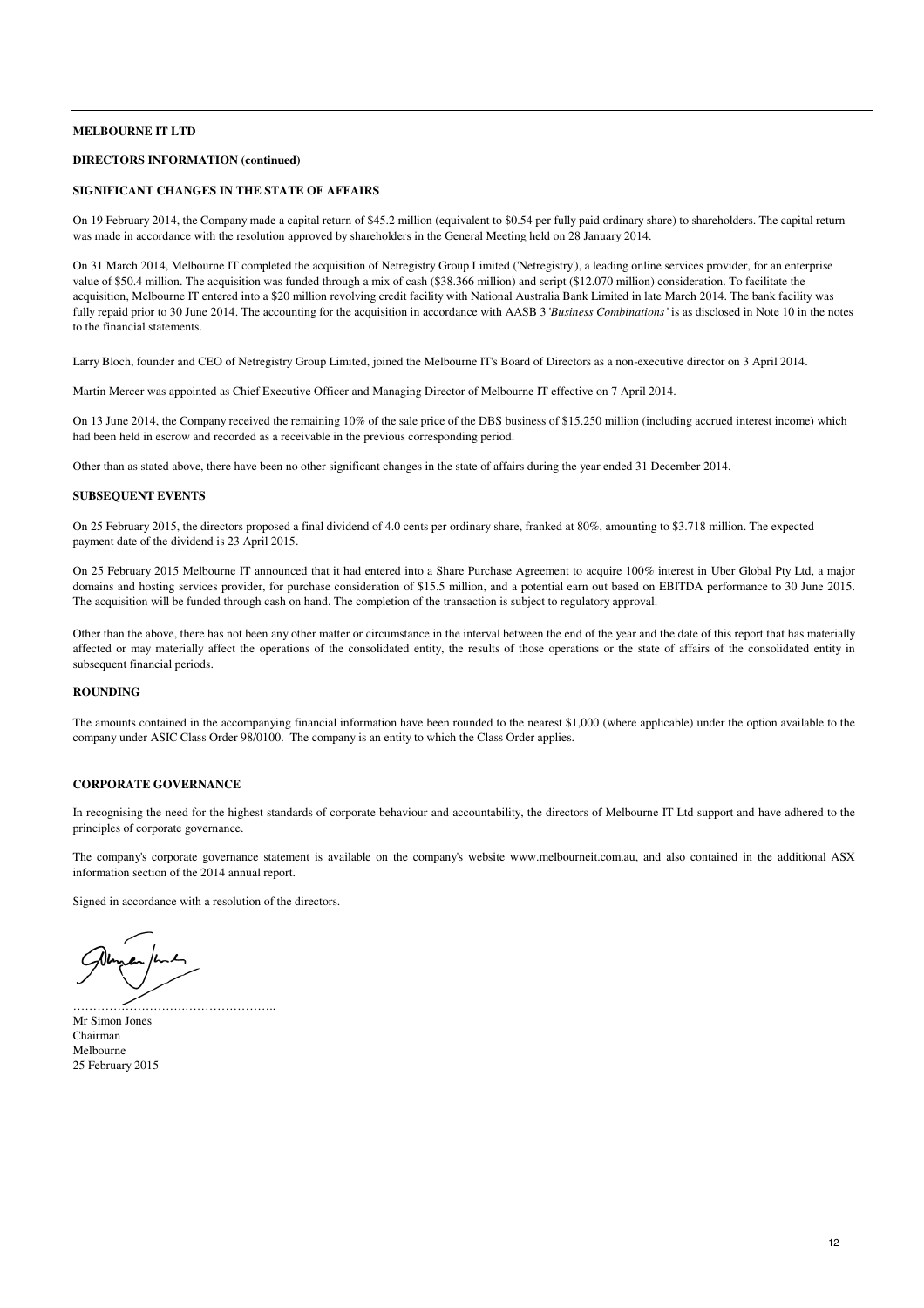# **CONSOLIDATED STATEMENT OF FINANCIAL POSITION AS AT 31 DECEMBER 2014**

|                                              |              | <b>CONSOLIDATED</b> |         |
|----------------------------------------------|--------------|---------------------|---------|
|                                              | <b>Notes</b> | 2014                | 2013    |
| <b>ASSETS</b>                                |              | \$'000              | \$'000  |
| <b>Current Assets</b>                        |              |                     |         |
| Cash and cash equivalents                    |              | 18,086              | 80,520  |
| Trade and other receivables                  | 5            | 8,650               | 24,183  |
| Prepayment of domain name registry charges   |              | 10,045              | 6,287   |
| Current tax asset                            |              | 61                  | 5,438   |
| Derivative financial instruments             |              | 31                  |         |
| Other assets                                 |              | 2,521               | 1,570   |
| <b>Total Current Assets</b>                  |              | 39,394              | 117,998 |
| <b>Non-Current Assets</b>                    |              |                     |         |
| Plant and equipment                          |              | 4,909               | 2,957   |
| Intangible assets                            | 6            | 118,884             | 69,312  |
| Deferred tax assets                          |              | 4,524               | 3,261   |
| Prepayment of domain name registry charges   |              | 5,095               | 5,236   |
| Non-current financial assets                 |              | 1,250               |         |
| Other assets                                 |              | 47                  | 74      |
| <b>Total Non-Current Assets</b>              |              | 134,709             | 80,840  |
| <b>TOTAL ASSETS</b>                          |              | 174,103             | 198,838 |
|                                              |              |                     |         |
| <b>LIABILITIES</b>                           |              |                     |         |
| <b>Current Liabilities</b>                   |              |                     |         |
| Trade and other payables                     | 8            | 13,752              | 17,443  |
| Interest bearing loans and borrowings        | 9            | 513                 |         |
| Provisions                                   |              | 4,120               | 3,002   |
| Income received in advance                   |              | 26,150              | 16,689  |
| <b>Total Current Liabilities</b>             |              | 44,535              | 37,134  |
| <b>Non-Current Liabilities</b>               |              |                     |         |
| Deferred tax liabilities                     |              | 703                 | 697     |
| Provisions                                   |              | 628                 | 530     |
| Income received in advance                   |              | 13,469              | 12,410  |
| Derivative financial instruments             |              |                     | -       |
| <b>Total Non-Current Liabilities</b>         |              | 14,800              | 13,637  |
| <b>TOTAL LIABILITIES</b>                     |              | 59,335              | 50,771  |
|                                              |              |                     |         |
| <b>NET ASSETS</b>                            |              | 114,768             | 148,067 |
| <b>EQUITY</b>                                |              |                     |         |
| Contributed equity                           | 7            | 35,629              | 68,809  |
| Foreign currency translation reserve         |              | (658)               | (566)   |
| Options reserve                              |              | 5,321               | 5,017   |
| Hedging reserve                              |              | 31                  |         |
| Retained earnings                            |              | 74,357              | 74,807  |
| Equity attributable to members of the parent |              | 114,680             | 148,067 |
| Non-controlling interest                     |              | 88                  |         |
| <b>TOTAL EQUITY</b>                          |              | 114,768             | 148,067 |

The above consolidated statement of financial position should be read in conjunction with the accompanying notes.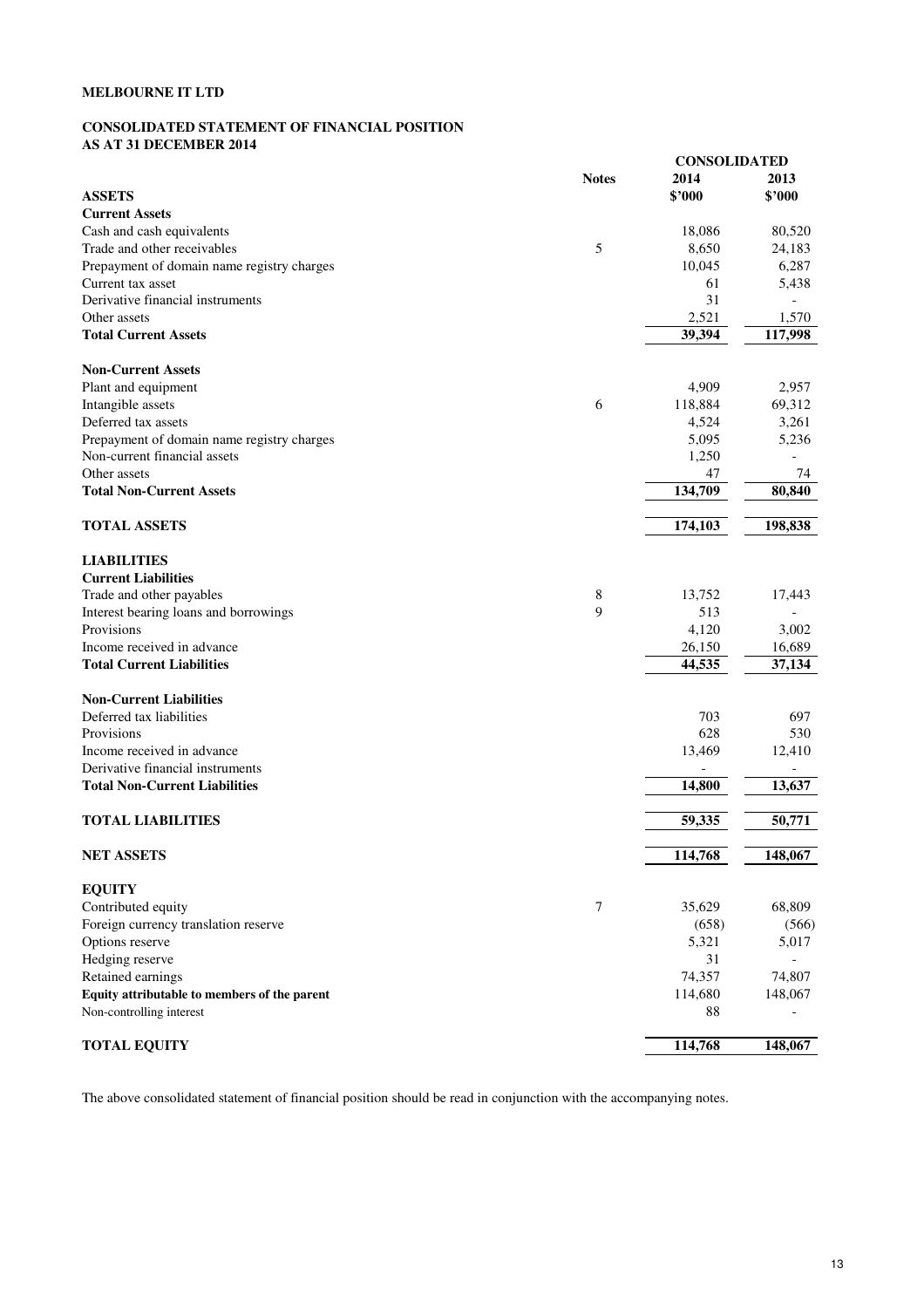# **CONSOLIDATED STATEMENT OF COMPREHENSIVE INCOME FOR THE YEAR ENDED 31 DECEMBER 2014**

|                                                            |              |                | <b>CONSOLIDATED</b>      |  |
|------------------------------------------------------------|--------------|----------------|--------------------------|--|
|                                                            | <b>Notes</b> | 2014<br>\$'000 | 2013<br>\$2000           |  |
| <b>Continuing operations</b>                               |              |                |                          |  |
| Revenue                                                    | 2(i)         | 124,706        | 103,412                  |  |
| Registry, hosting and sundry product costs                 |              | (52, 944)      | (41, 145)                |  |
| <b>Gross profit</b>                                        |              | 71,762         | 62,267                   |  |
| Salaries and employee benefits expenses                    |              | (43, 224)      | (40,522)                 |  |
| Depreciation expenses                                      | 3(a)         | (2,445)        | (1,978)                  |  |
| Amortisation of intangible assets                          | 3(b)         | (1,870)        | (804)                    |  |
| Impairment of intangible assets                            |              | (8,587)        |                          |  |
| Transaction costs relating to acquisition of Netregistry   |              | (1,340)        |                          |  |
| Finance costs                                              | 3(d)         | (1, 338)       | (915)                    |  |
| Other expenses                                             |              | (12, 668)      | (12, 184)                |  |
| Profit before tax from continuing operations               |              | 290            | 5,864                    |  |
| Income tax benefit                                         |              | 358            | 334                      |  |
| Profit for the year from continuing operations             |              | 648            | 6,198                    |  |
| <b>Discontinued operations</b>                             |              |                |                          |  |
| Profit after tax for the year from discontinued operations | 11           |                | 62,678                   |  |
| Profit for the year                                        |              | 648            | 68,876                   |  |
| Other comprehensive income                                 |              |                |                          |  |
| Items that are reclassified to the profit or loss:         |              |                |                          |  |
| Currency translation differences                           |              | (92)           | 9,335                    |  |
| Items that may be reclassified to the profit or loss:      |              |                |                          |  |
| Net gains/(losses) on cashflow hedges (net of tax)         |              | 31             | 214                      |  |
| Other comprehensive income for the period, net of tax      |              | (61)           | 9,549                    |  |
| TOTAL COMPREHENSIVE INCOME FOR THE PERIOD                  |              | 587            | 78,425                   |  |
| Profit for the year attributable to:                       |              |                |                          |  |
| Members of the parent                                      |              | 479            | 68,876                   |  |
| Non-controlling interests                                  |              | 169            | $\overline{\phantom{a}}$ |  |
|                                                            |              | 648            | 68,876                   |  |
|                                                            |              |                |                          |  |
| Total comprehensive income attributable to:                |              |                |                          |  |
| Members of the parent                                      |              | 418            | 78,425                   |  |
| Non-controlling interests                                  |              | 169<br>587     | 78,425                   |  |
|                                                            |              |                |                          |  |
| <b>Earnings per share</b>                                  |              |                |                          |  |
|                                                            |              | 2014           | 2013                     |  |
| Basic earnings per share from continuing operations        |              | $0.72$ cents   | 7.46 cents               |  |
| Diluted earnings per share from continuing operations      |              | $0.72$ cents   | 7.42 cents               |  |
| Basic earnings per share from discontinued operations      |              |                | 75.44 cents              |  |
| Diluted earnings per share from discontinued operations    |              |                | 75.05 cents              |  |

The above consolidated statement of comprehensive income should be read in conjunction with the accompanying notes.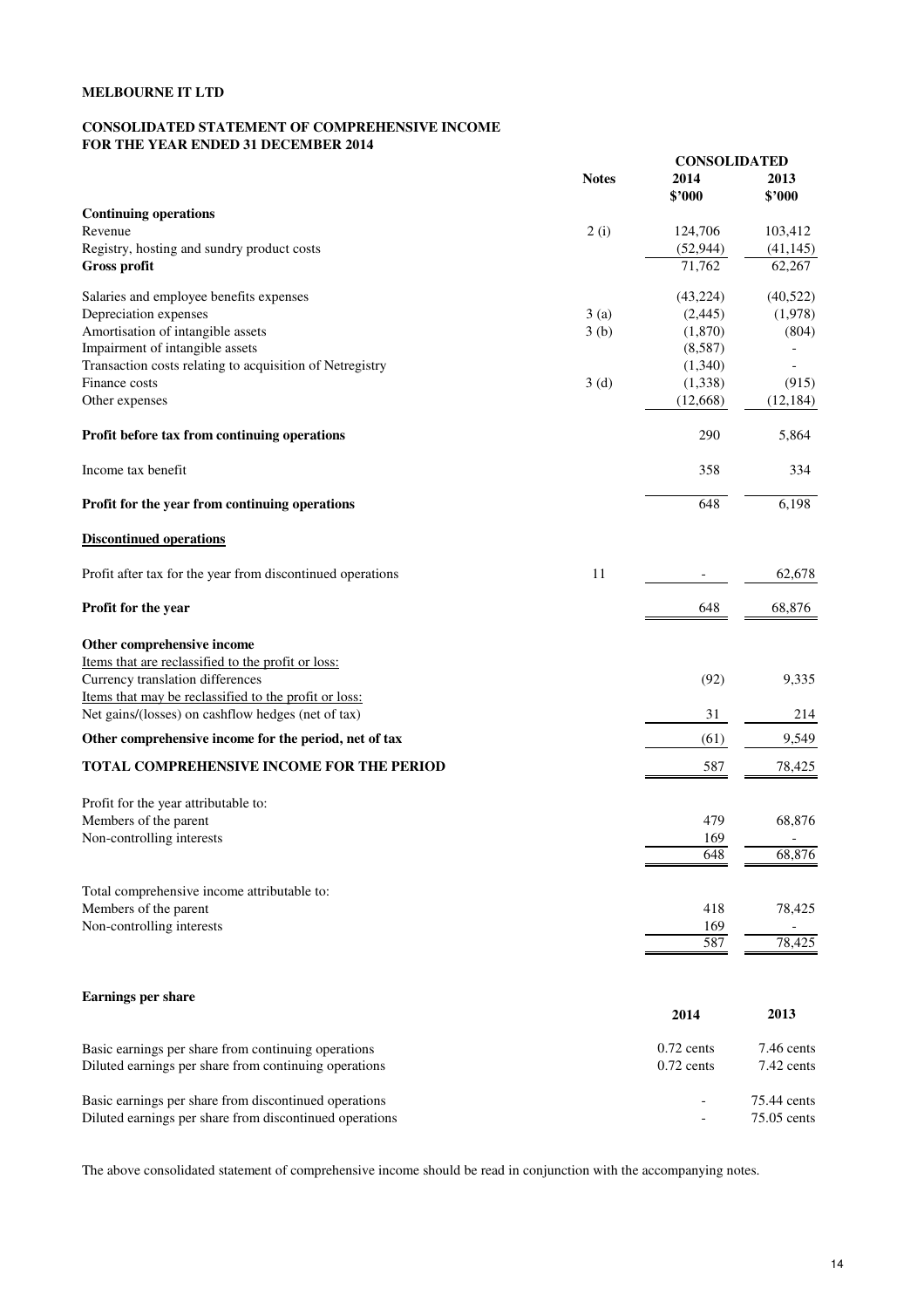# **CONSOLIDATED STATEMENT OF CHANGES IN EQUITY FOR THE YEAR ENDED 31 DECEMBER 2014**

|                                          | <b>FOREIGN</b><br><b>CURRENCY</b><br><b>RESERVE</b> | <b>OPTIONS</b><br><b>RESERVE</b> | <b>HEDGING</b><br><b>RESERVE</b> | <b>CONTRIBUTED</b><br><b>EQUITY</b> | <b>RETAINED</b><br><b>EARNINGS</b> | <b>TOTAL</b> | <b>NON-CONTROLLING</b><br><b>INTEREST</b> | <b>TOTAL</b><br><b>EQUITY</b> |
|------------------------------------------|-----------------------------------------------------|----------------------------------|----------------------------------|-------------------------------------|------------------------------------|--------------|-------------------------------------------|-------------------------------|
|                                          | \$'000                                              | \$2000                           | \$2000                           | \$'000                              | \$'000                             | \$'000       | \$'000                                    | \$'000                        |
| As at 1 January 2014                     | (566)                                               | 5,017                            |                                  | 68,809                              | 74,807                             | 148,067      | ۰                                         | 148,067                       |
| Profit for the period                    |                                                     |                                  |                                  |                                     | 479                                | 479          | 169                                       | 648                           |
| Other comprehensive income               | (92)                                                |                                  | 31                               |                                     |                                    | (61)         |                                           | (61)                          |
| Total comprehensive income for           |                                                     |                                  |                                  |                                     |                                    |              |                                           |                               |
| the period                               | (92)                                                |                                  | 31                               |                                     | 479                                | 418          | 169                                       | 587                           |
| <b>Transactions with owners in their</b> |                                                     |                                  |                                  |                                     |                                    |              |                                           |                               |
| capacity as owners:                      |                                                     |                                  |                                  |                                     |                                    |              |                                           |                               |
| Share based payment                      |                                                     | 304                              |                                  |                                     |                                    | 304          |                                           | 304                           |
| Capital return                           |                                                     |                                  |                                  | (45, 176)                           |                                    | (45, 176)    |                                           | (45, 176)                     |
| Acquistion of subsidiary (Note 10)       |                                                     |                                  |                                  | 12,070                              |                                    | 12,070       | 94                                        | 12,164                        |
| Capital return transaction costs         |                                                     |                                  |                                  | (74)                                |                                    | (74)         |                                           | (74)                          |
| Equity dividends                         |                                                     |                                  |                                  |                                     | (929)                              | (929)        | (175)                                     | (1,104)                       |
| As at 31 December 2014                   | (658)                                               | 5,321                            | $\overline{31}$                  | 35,629                              | 74,357                             | 114,680      | 88                                        | 114,768                       |
| As at 1 January 2013                     | (9,901)                                             | 4,237                            | (214)                            | 68,794                              | 32,378                             | 95,294       |                                           | 95,294                        |
| Profit for the period                    |                                                     |                                  |                                  |                                     | 68,876                             | 68,876       |                                           | 68,876                        |
| Other comprehensive income               | 9,335                                               |                                  | 214                              |                                     |                                    | 9,549        |                                           | 9,549                         |
| Total comprehensive income for           |                                                     |                                  |                                  |                                     |                                    |              |                                           |                               |
| the period                               | 9,335                                               |                                  | 214                              |                                     | 68,876                             | 78,425       |                                           | 78,425                        |
| Transactions with owners in their        |                                                     |                                  |                                  |                                     |                                    |              |                                           |                               |
| capacity as owners:                      |                                                     |                                  |                                  |                                     |                                    |              |                                           |                               |
| Share based payment                      |                                                     | 780                              |                                  |                                     |                                    | 780          |                                           | 780                           |
| Exercise of options                      |                                                     |                                  |                                  | 63                                  |                                    | 63           |                                           | 63                            |
| Capital return transaction costs         |                                                     |                                  |                                  | (48)                                |                                    | (48)         |                                           | (48)                          |
| Equity dividends                         |                                                     |                                  |                                  |                                     | (26, 447)                          | (26, 447)    |                                           | (26, 447)                     |
| As at 31 December 2013                   | (566)                                               | 5,017                            | $\sim$                           | 68,809                              | 74,807                             | 148,067      | $\blacksquare$                            | 148,067                       |

The above consolidated statement of changes in equity should be read in conjunction with the accompanying notes.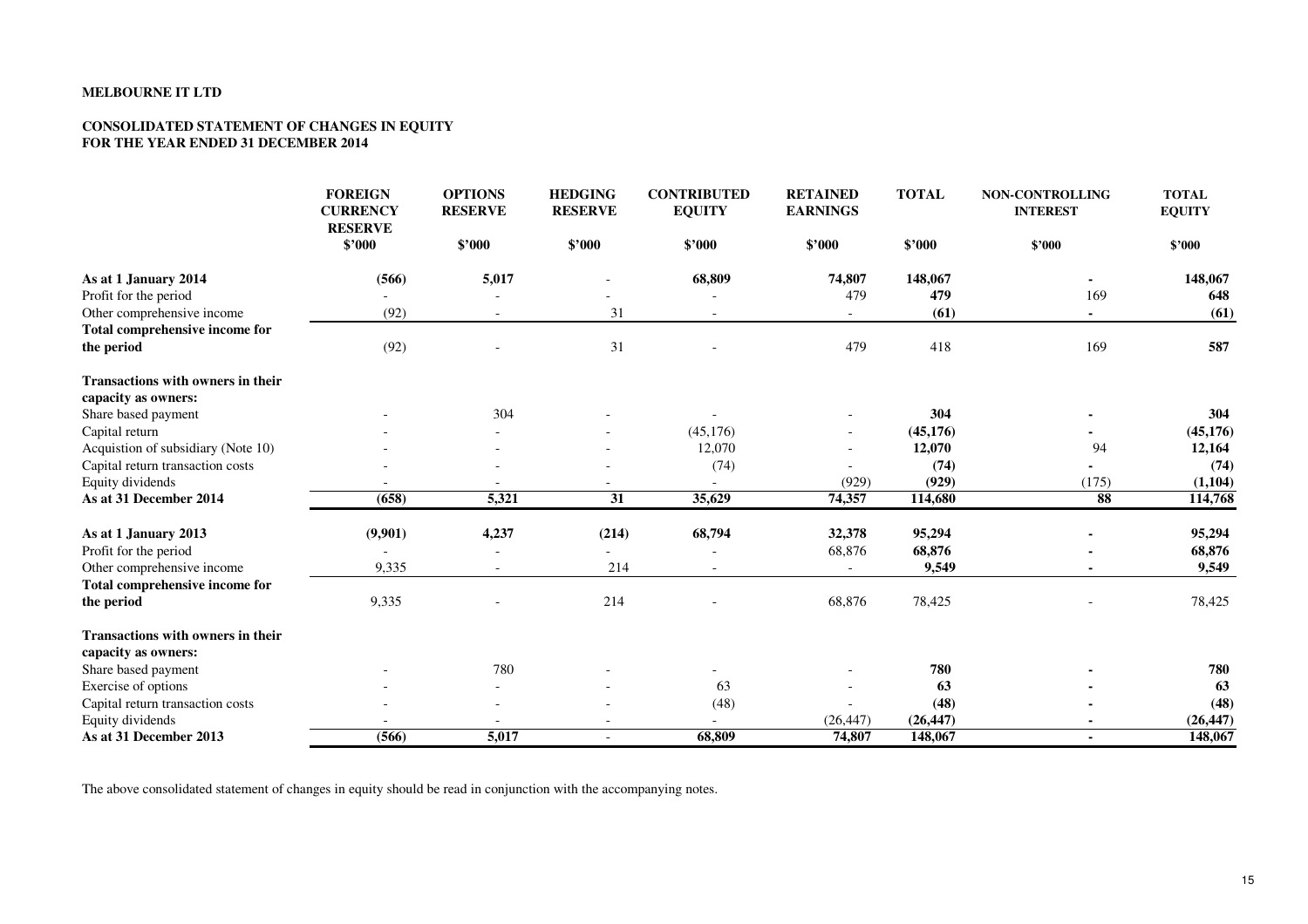# **CONSOLIDATED STATEMENT OF CASH FLOWS FOR THE YEAR ENDED 31 DECEMBER 2014**

|                                                         |              | <b>CONSOLIDATED</b> |                |  |
|---------------------------------------------------------|--------------|---------------------|----------------|--|
|                                                         | <b>Notes</b> | 2014<br>\$'000      | 2013<br>\$'000 |  |
| <b>CASH FLOWS FROM OPERATING ACTIVITIES</b>             |              |                     |                |  |
| Receipt of service revenue and recoveries               |              | 134,707             | 128,041        |  |
| Payments to suppliers and employees                     |              | (122,690)           | (121, 116)     |  |
| Interest received                                       |              | 572                 | 2,576          |  |
| Interest paid                                           |              | (166)               | (239)          |  |
| Bank charges and credit card merchant fees              |              | (1,172)             | (790)          |  |
| Income tax refunds                                      |              | 5,980               |                |  |
| Income tax paid                                         |              | (1, 149)            | (1,164)        |  |
| NET CASH FLOWS FROM OPERATING ACTIVITIES                |              | 16,082              | 7,308          |  |
| <b>CASH FLOWS FROM INVESTING ACTIVITIES</b>             |              |                     |                |  |
| Purchase of plant and equipment and intangible assets   |              | (6,309)             | (5,491)        |  |
| Sale of DBS business, net of cash disposed              | 11(a)        | 15,250              | 115,884        |  |
| Sale of FTR business, net of cash disposed              | 11(b)        |                     | 6,030          |  |
| Proceeds from sale of plant and equipment               |              |                     | 250            |  |
| Purchase of financial asset                             |              | (1,250)             |                |  |
| Acquisition of Netregistry, including transaction costs | 10           | (39,706)            |                |  |
| NET CASH FLOWS FROM/(USED IN) INVESTING ACTIVITIES      |              | (32, 015)           | 116,673        |  |
| <b>CASH FLOWS FROM FINANCING ACTIVITIES</b>             |              |                     |                |  |
| Proceeds from borrowings                                | 9            | 20,000              |                |  |
| Repayment of borrowings                                 | 9            | (20,000)            | (34,617)       |  |
| Proceeds from issue of ordinary shares                  |              |                     | 63             |  |
| Transaction costs on capital return                     |              | (74)                | (48)           |  |
| Return of capital                                       |              | (45, 176)           |                |  |
| Payment of dividend to equity holders of the parent     | 4            | (929)               | (26, 447)      |  |
| Payment of dividend to non-controlling interests        |              | (175)               |                |  |
| Payment of finance lease liabilities                    |              | (137)               |                |  |
| NET CASH FLOWS USED IN FINANCING ACTIVITIES             |              | (46, 491)           | (61, 049)      |  |
| NET DECREASE IN CASH AND CASH EQUIVALENTS               |              | (62, 424)           | 62,932         |  |
| Net foreign exchange differences                        |              | (10)                | (269)          |  |
| Cash and cash equivalents at beginning of period        |              | 80,520              | 17,857         |  |
| CASH AND CASH EQUIVALENTS AT END OF PERIOD              |              | 18,086              | 80,520         |  |

The above statement of cash flows should be read in conjunction with the accompanying notes.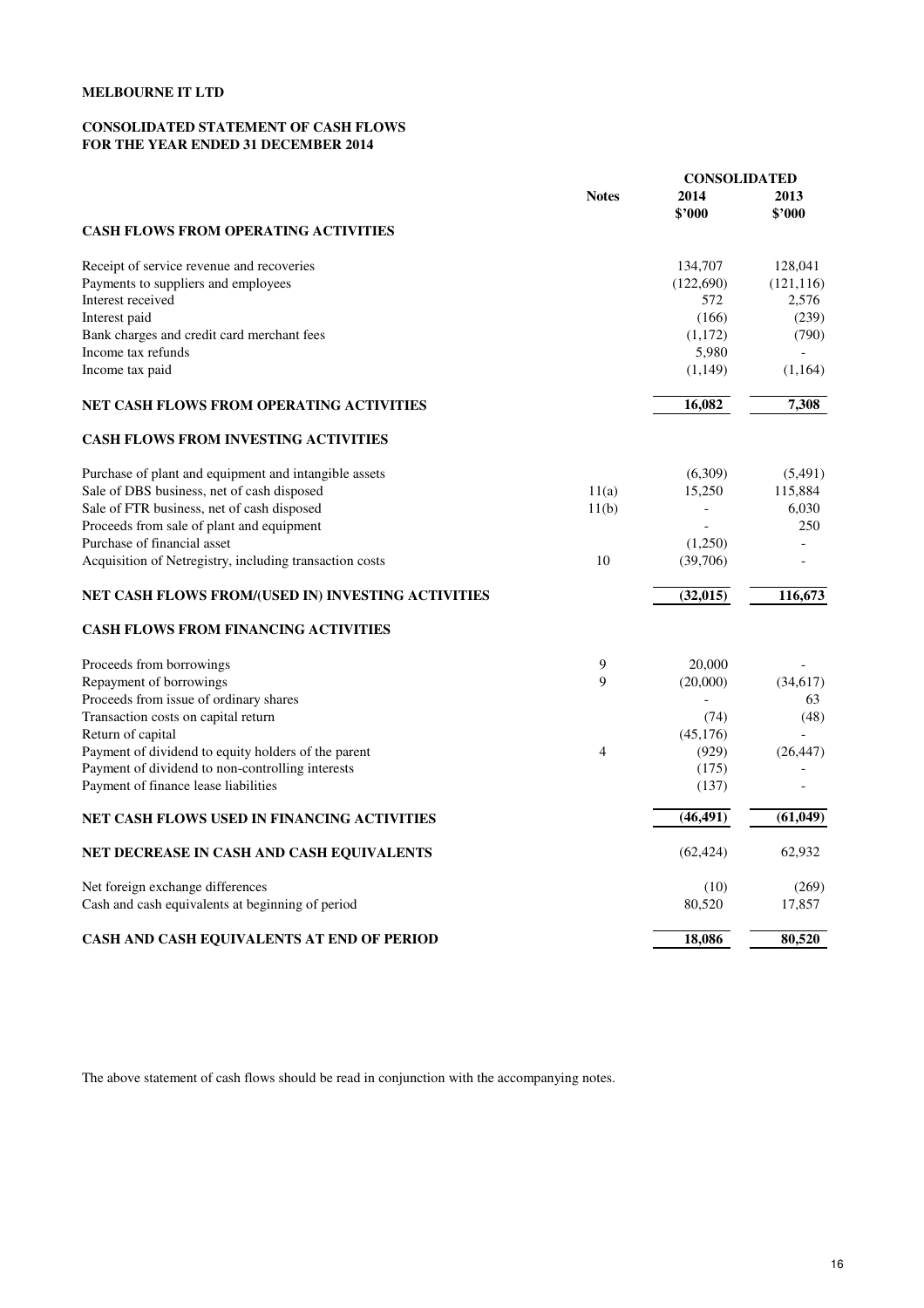# **NOTES TO THE FINANCIAL INFORMATION FOR THE YEAR ENDED 31 DECEMBER 2014**

# **CORPORATE INFORMATION**

The financial information in this report for Melbourne IT Ltd for the year ended 31 December 2014 was authorised for issue in accordance with a resolution of the directors on 25 February 2015.

Melbourne IT Ltd is a for-profit company limited by shares and incorporated in Australia whose shares are publicly listed on the Australian Stock Exchange.

The nature of the operations and principal activities of the Group are described within this note at 1(b) Operating Segments and at note 12.

# **1. BASIS OF PREPARATION**

The financial information in this report does not include all notes of the type normally included within the annual financial report and therefore cannot be expected to provide as full an understanding of the financial performance, financial position and financing and investing activities of the consolidated entity as the full financial report.

It is also recommended that the Annual Financial Report of Melbourne IT Limited as at 31 December 2014 be considered together with any public announcements made by Melbourne IT Limited and its controlled entities during the year ended 31 December 2014, in accordance with the continuous disclosure obligations arising under the *Corporations Act 2001* .

The accounting policies and methods of computation are the same as those adopted in the most recent annual financial report.

# **(a) Changes in accounting policy**

The accounting policies adopted in the preparation of the year end financial report are consistent with those followed in the preparation of the Group's annual report for the year ended 31 December 2014, except for the adoption of new standards and interpretations as of 1 January 2014, as noted below:

# *AASB 2011-4 Amendments to Australian Accounting Standards to Remove Individual Key Management Personnel (KMP) Disclosure Requirements (AASB 124)*

This amendment deletes from AASB 124 individual key management personnel disclosure requirements for disclosing entities that are not companies. It also removes the individual KMP disclosure requirements for all disclosing entities in relation to equity holdings, loans and other related party transactions.

# *AASB 2013-3 Amendments to AASB 136 Recoverable Amount Disclosure for Non-Financial Assets*

AASB 2013-3 amends the disclosure requirements in AASB 136 *Impairment of Assets*. The amendments include the requirement to disclose additional information about the fair value measurement when the recoverable amount of impaired assets is based on fair value less costs of disposal.

### *AASB 2011-4 Amendments to Australian Accounting Standards - Offsetting Financial Assets and Financial Liabilities*

AASB 2012-3 adds application guidance to AASB 132 *Financial Instruments: Presentation* to address inconsistencies identified in applying some of the offsetting criteria of AASB 132, including clarifying the meaning of "currently has a legally enforceable right of set-off" and that some gross settlement systems may be considered equivalent to net settlement.

#### *AASB 1031 Materiality*

The revised AASB 1031 is an interim standard that cross-references to other Standards and the Framework (issued December 2013) that contain guidance on materiality. AASB 1031 will be withdrawn when references to AASB 1031 in all Standards and Interpretations have been removed.

The adoption of the above standards had no effect on the financial position or performance of the Group.

The Group has not early adopted any other standard, interpretation or amendment that has been issued but is not yet effective.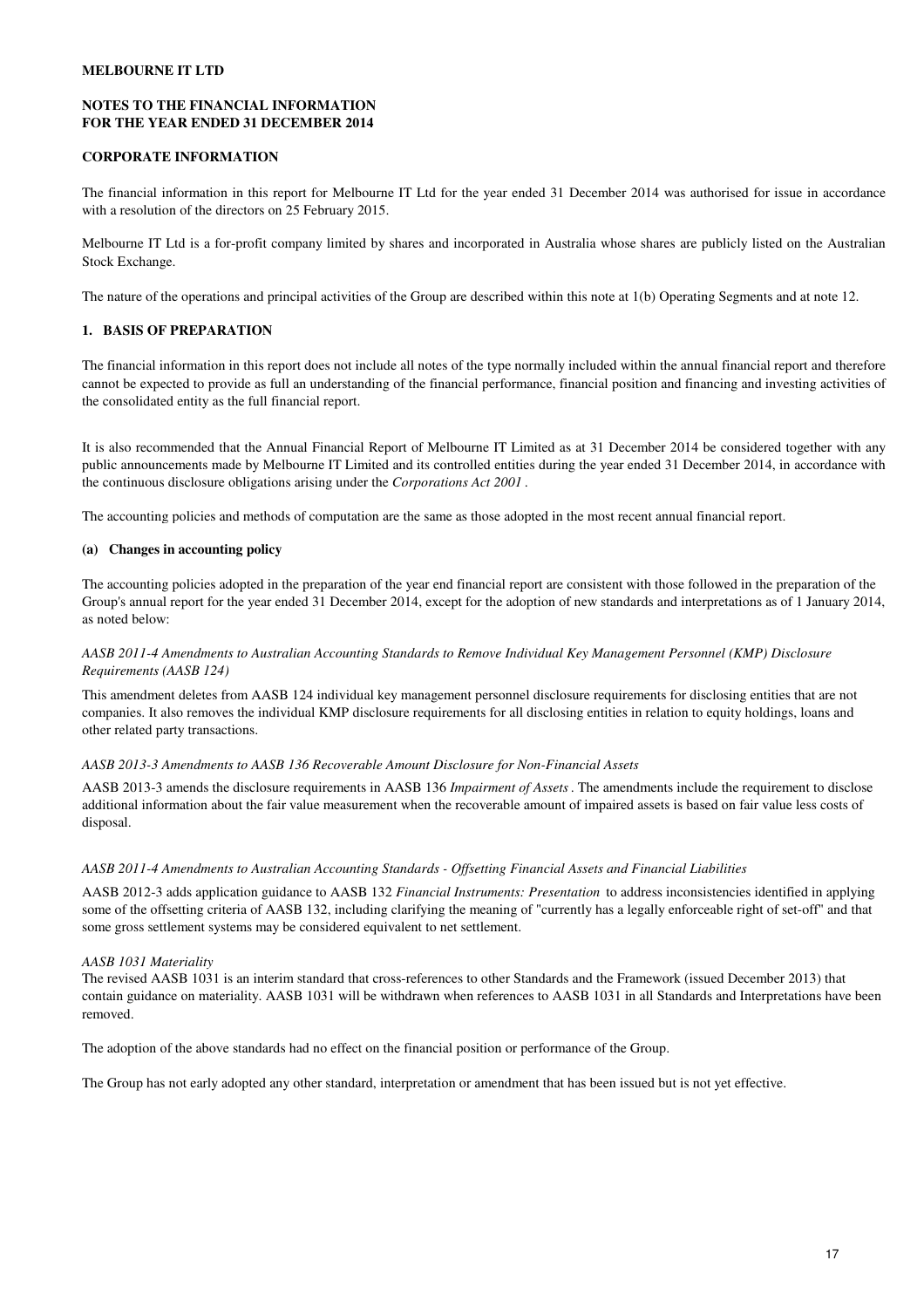# **NOTES TO THE FINANCIAL INFORMATION FOR THE YEAR ENDED 31 DECEMBER 2014**

# **1. BASIS OF PREPARATION (Continued)**

## **(b) Financial assets**

# **(i) Recognition and measurement**

Financial assets are classified, at initial recognition, as financial assets at fair value through profit or loss, loans and receivables, held-tomaturity investments, available for sale (AFS) financial assets, or as derivatives designated as hedging instruments in an effective hedge, as appropriate.

# **AFS financial assets**

AFS financial assets include equity investments and debt securities. Equity investments classified as AFS are those that are neither classified as held for trading nor designated at fair value through profit or loss.

After initial measurement, AFS financial assets are subsequently measured at fair value with unrealised gains or losses recognised as other comprehensive income (OCI) and credited in the AFS reserve until the investment is derecognised, at which time the cumulative gain or loss is recognised in other operating income in the statement of profit or loss, or the investment is determined to be impaired when the cumulative loss is reclassified from the AFS reserve to the statement of profit or loss in finance costs. Interest earned while holding AFS financial assets is reported as interest income using the effective interest rate (EIR) method in the statement of profit or loss.

# **Loans and receivables**

Loans and receivables are non-derivative financial assets with fixed or determinable payments which are not quoted in an active market. After initial measurement, such financial assets are measured at amortised cost using the EIR method, less impairment. Amortised cost is calculated by taking into account any discount or premium on acquisition and fees or costs that are an integral part of the EIR. The EIR amortisation is included in finance income in the statement of profit or lost. The losses arising from impairment are recognised in the statement of profit or loss in finance costs for loans and other operating expenses for receivables.

# **(ii) Impairment of financial assets**

The Group assesses, at each reporting date, whether there is objective evidence that a financial asset or a group of financial assets is impaired. An impairment exists if one or more events that has occurred since the initial recognition of the asset (an incurred 'loss event') has an impact on the estimated future cash flows of the financial asset or the group of financial assets that can be reliably estimated. Evidence of impairment may include indications that the debtor or a group of debtors is experiencing significant financial difficulty, default or delinquency in interest or principal payments, the probability that they will enter bankruptcy or other financial reorganisation and observable data indicating that there is a measurable decrease in the estimated future cash flows, such as changes in arrears or economic conditions that correlate with defaults.

# *Financial assets carried at amortised cost*

For financial assets carried at amortised cost, the Group first assesses whether impairment exists individually for financial assets that are individually significant, or collectively for financial assets that are not individually significant. If the Group determines that no objective evidence of impairment exists for an individually assessed financial asset, whether significant or not, it includes the asset in a group of financial assets with similar credit risk characteristics and collectively assesses them for impairment. Assets that are individually assessed for impairment and for which an impairment loss is, or continues to be, recognised are not included in a collective assessment of impairment.

The amount of any impairment loss identified is measured as the difference between the asset's carrying amount and the present value of estimated future cash flows (excluding future expected credit losses that have not yet been incurred). The present value of the estimated future cash flows is discounted at the financial asset's original EIR.

#### *Available-for-sale (AFS) financial assets*

For AFS financial assets, the Group assesses at each reporting date whether there is objective evidence that an investment or a group of investments is impaired.

In the case of equity investments classified as AFS, objective evidence would include a significant or prolonged decline in the fair value of the investment below its cost. 'Significant' is evaluated against the original cost of the investment and 'prolonged' against the period in which the fair value has been below its original cost. When there is evidence of impairment, the cumulative loss – measured as the difference between the acquisition cost and the current fair value, less any impairment loss on that investment previously recognised in the statement of profit or loss – is removed from OCI and recognised in the statement of profit or loss. Impairment losses on equity investments are not reversed through the statement of profit or loss; increases in their fair value after impairment are recognised directly in OCI.

The determination of what is 'significant' or 'prolonged' requires judgement. In making this judgement, the Group evaluates*,* among other factors, the duration or extent to which the fair value of an investment is less than its cost.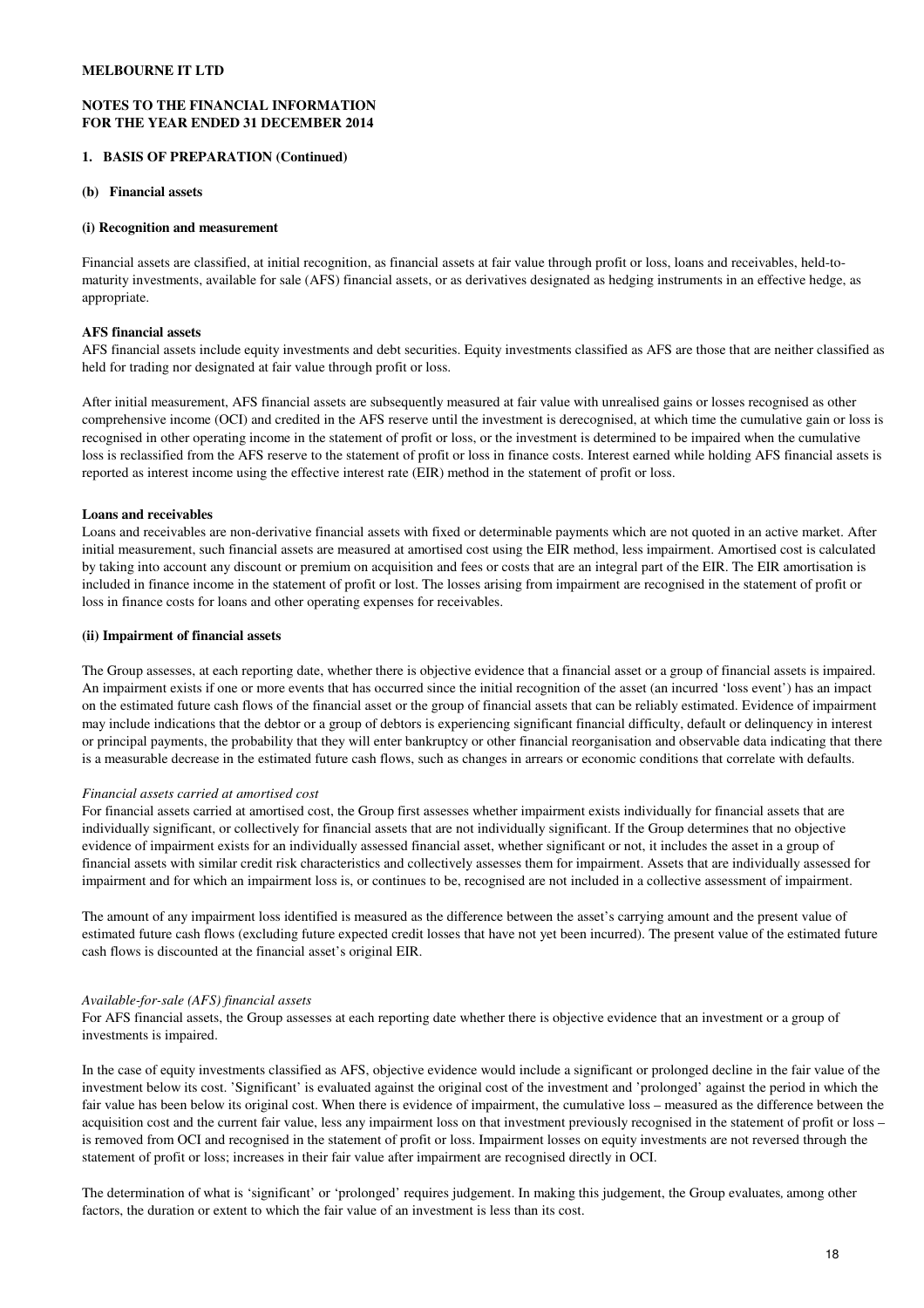# **NOTES TO THE FINANCIAL INFORMATION FOR THE YEAR ENDED 31 DECEMBER 2014**

# **1. BASIS OF PREPARATION (Continued)**

## **(c) Fair Value Measurement**

The Group measures financial assets such as derivatives at fair value at each reporting date. Fair value is the price that would be received to sell an asset or paid to transfer a liability in an orderly transaction between market participants at the measurement date. The fair value measurement is based on the presumption that the transaction to sell the asset or transfer the liability takes place either (1) in the principal market for the asset or liability or (2) in the absence of a principal market, in the most advantageous market for the asset or liability. The fair value of an asset or liability is measured using the assumptions that market participants would use when pricing the asset or liability, assuming that the market participants act in their economic best interest.

# **(d) Operating Segments**

An operating segment is a component of an entity that engages in business activities from which it may earn revenues and incur expenses, whose operating results are regularly reviewed by the entity's chief operating decision maker to make decisions about resources to be allocated to the segment and assess its performance and for which discrete financial information is available.

Operating segments have been identified based on the information provided to the chief operating decision makers.

# **SMB Solutions Division**

SMB Solutions operates in the web services business in Australia and New Zealand, offering customers everything they need to run an online business. These services include domain name registrations and renewals, website and email hosting, website development, search engine optimisation and analysis. Customers are primarily in the Small to Medium Enterprise (SME) sector.

SMB Solutions also supplies a technical and support solution for domain name registration, shared hosting and other online business services to a global network of reseller clients. Resellers are given access to Melbourne IT's domain name registration, shared hosting and maintenance systems. Benefits to Reseller clients include application of a real time automated system that can be integrated into the Reseller website, together with access to specialist support and account management services.

# **Enterprise Services ("ES")**

The Enterprise Services Division provides managed services and business grade web application hosting services to corporate and government clients throughout Australia.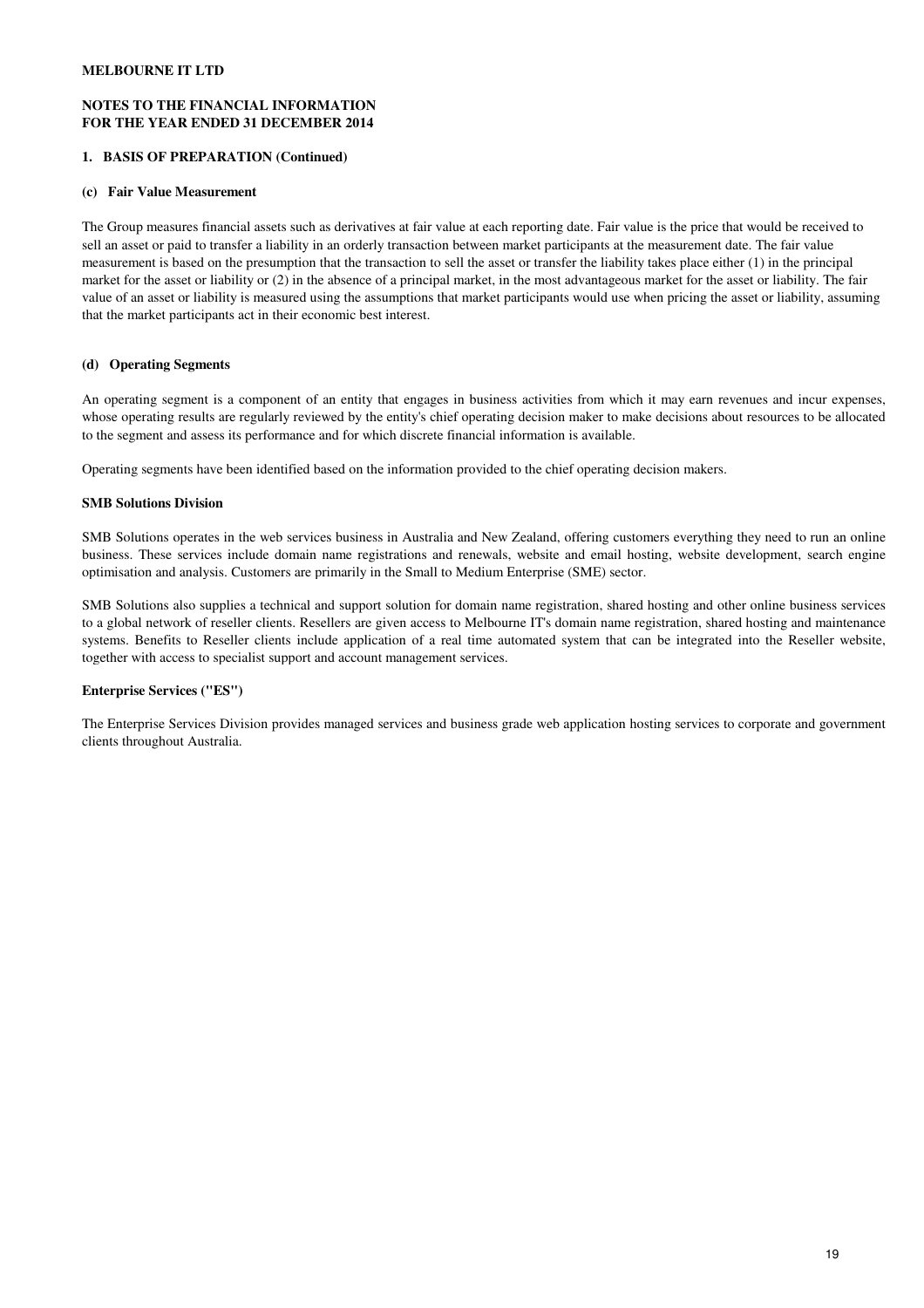# **NOTES TO THE FINANCIAL INFORMATION FOR THE YEAR ENDED 31 DECEMBER 2014**

|                                                                                                                                                            | <b>CONSOLIDATED</b> |                 |
|------------------------------------------------------------------------------------------------------------------------------------------------------------|---------------------|-----------------|
|                                                                                                                                                            | 2014<br>\$'000s     | 2013<br>\$'000s |
| 2. REVENUE                                                                                                                                                 |                     |                 |
|                                                                                                                                                            |                     |                 |
| Profit before income tax expense includes the following revenues and expenses<br>whose disclosure is relevant in explaining the performance of the entity: |                     |                 |
|                                                                                                                                                            |                     |                 |
| (i) Revenue                                                                                                                                                |                     |                 |
| Registration revenue                                                                                                                                       | 53,335              | 44,752          |
| Hosting & value-added product sales                                                                                                                        | 70,286              | 55,729          |
| Other revenue                                                                                                                                              | 513                 | 248             |
|                                                                                                                                                            | 124,134             | 100,729         |
| Interest revenue                                                                                                                                           | 572                 | 2,670           |
| Other income                                                                                                                                               |                     | 13              |
| Total revenue                                                                                                                                              | 124,706             | 103,412         |
| 3. EXPENSES                                                                                                                                                |                     |                 |
| (a) Depreciation of non-current assets                                                                                                                     |                     |                 |
| Fit out                                                                                                                                                    | 308                 | 85              |
| Plant and equipment                                                                                                                                        | 2,112               | 1,885           |
| Furniture                                                                                                                                                  | 25                  | 8               |
| Total depreciation of non-current assets                                                                                                                   | 2,445               | 1,978           |
| (b) Amortisation of identifiable intangible assets                                                                                                         |                     |                 |
| Transformation asset                                                                                                                                       | 406                 | 804             |
| Capitalised software                                                                                                                                       | 1,176               |                 |
| Customer contracts                                                                                                                                         | 288                 |                 |
| Total amortisation of identifiable intangible assets                                                                                                       | 1,870               | 804             |
| (c) Other Expenses                                                                                                                                         |                     |                 |
| Included in other expenses:                                                                                                                                |                     |                 |
| Premises                                                                                                                                                   | 2,721               | 2,208           |
| Communications                                                                                                                                             | 1,243               | 1,297           |
| Marketing                                                                                                                                                  | 2,157               | 1,644           |
| Equipment                                                                                                                                                  | 2,819               | 4,179           |
| Financial & legal                                                                                                                                          | 1,225               | 1,478           |
| Foreign exchange                                                                                                                                           | 112                 | 31              |
| Bad debts and doubtful debts                                                                                                                               | 175                 | 222             |
| (d) Finance costs                                                                                                                                          |                     |                 |
| Bank charges and credit card merchant fees                                                                                                                 | 1,172               | 790             |
| Interest expense                                                                                                                                           | 166                 | 125             |
|                                                                                                                                                            | 1,338               | 915             |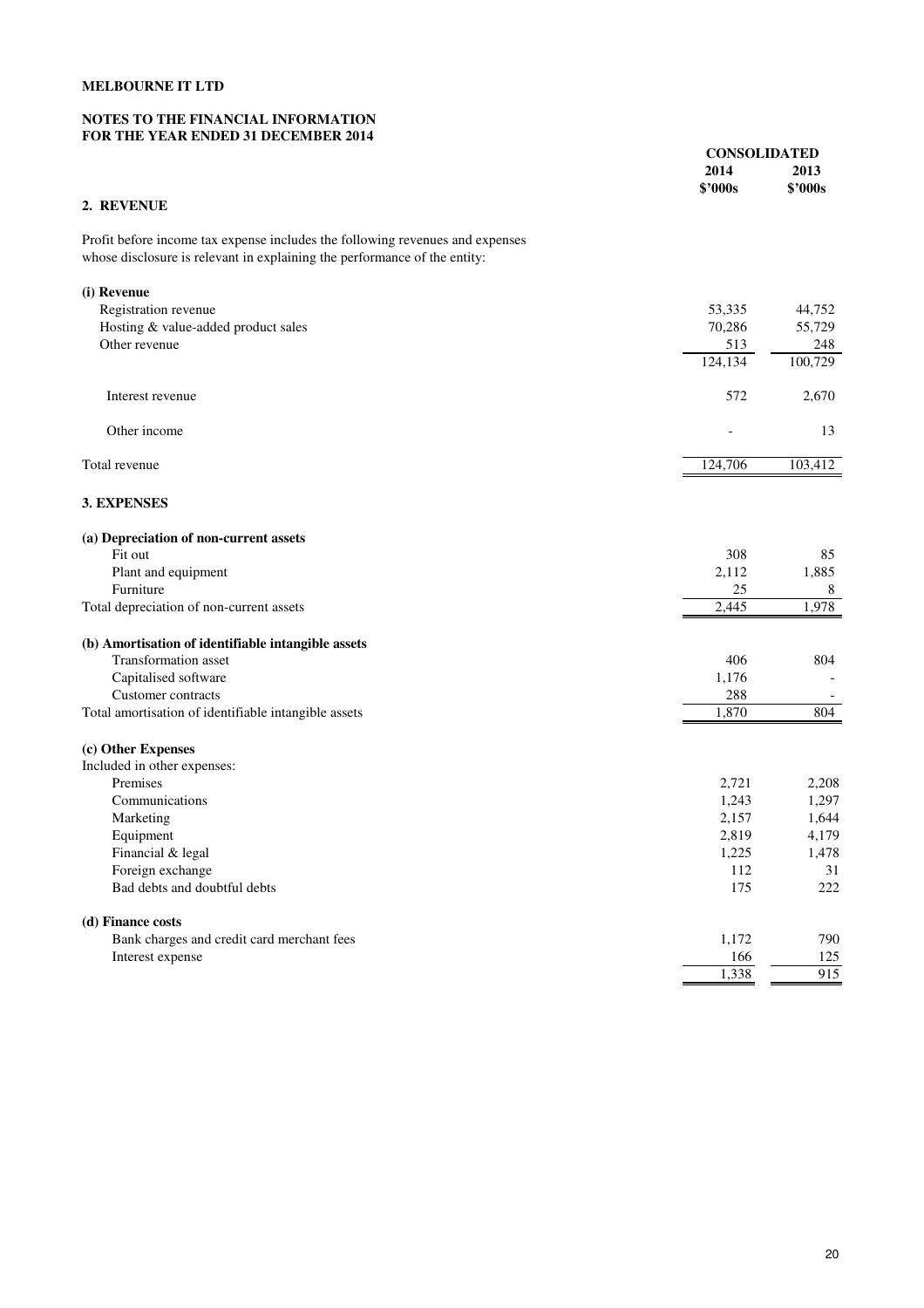# **NOTES TO THE FINANCIAL INFORMATION FOR THE YEAR ENDED 31 DECEMBER 2014**

|                                                                                                              | <b>CONSOLIDATED</b> |                 |
|--------------------------------------------------------------------------------------------------------------|---------------------|-----------------|
|                                                                                                              | 2014                | 2013            |
| <b>4. DIVIDENDS PAID AND PROPOSED</b>                                                                        | \$'000s             | \$'000s         |
| Equity dividends on ordinary shares:                                                                         |                     |                 |
| (a) Dividends declared and paid during the year on ordinary shares                                           |                     |                 |
| (i) Final franked dividend for the financial year ended 31 December 2013:<br>Nil (2012: 7.0 cents per share) |                     | 5,772           |
| (ii) Interim franked dividend for the year ended 31 December 2014:<br>1.0 cent per share (2013: Nil)         | 929                 |                 |
| (iii) Special partially franked dividend for 2014: Nil (2013: 25.0 cents per share)                          |                     | 20,675          |
|                                                                                                              | 929                 | 26,447          |
| (b) Dividends proposed and not recognised as a liability                                                     |                     |                 |
| Final franked dividend for the year ended 31 December 2014:                                                  |                     |                 |
| 4.0 cents per share (2013: Nil)                                                                              | 3,718               |                 |
| 5. TRADE AND OTHER RECEIVABLES (CURRENT)                                                                     |                     |                 |
| Trade debtors                                                                                                | 9,684               | 9,471           |
| Allowance for impairment loss                                                                                | (1,034)             | (639)           |
| Escrow funds receivable (including accrued interest)*                                                        | 8,650               | 8,832<br>15,351 |

Total trade and other receivables (Current) 8,650 24,183

\* This amount was held in escrow pursuant to the terms of the agreement for the sale of the DBS business, for a period of 15 months from the date of sale, being 12 March 2013. The amount was held in escrow as security for the performance of Melbourne IT's indemnification obligations under the Agreement. This amount was released to Melbourne IT on 13 June 2014.

The carrying amount of trade and other receivables is a reasonable approximation of fair value.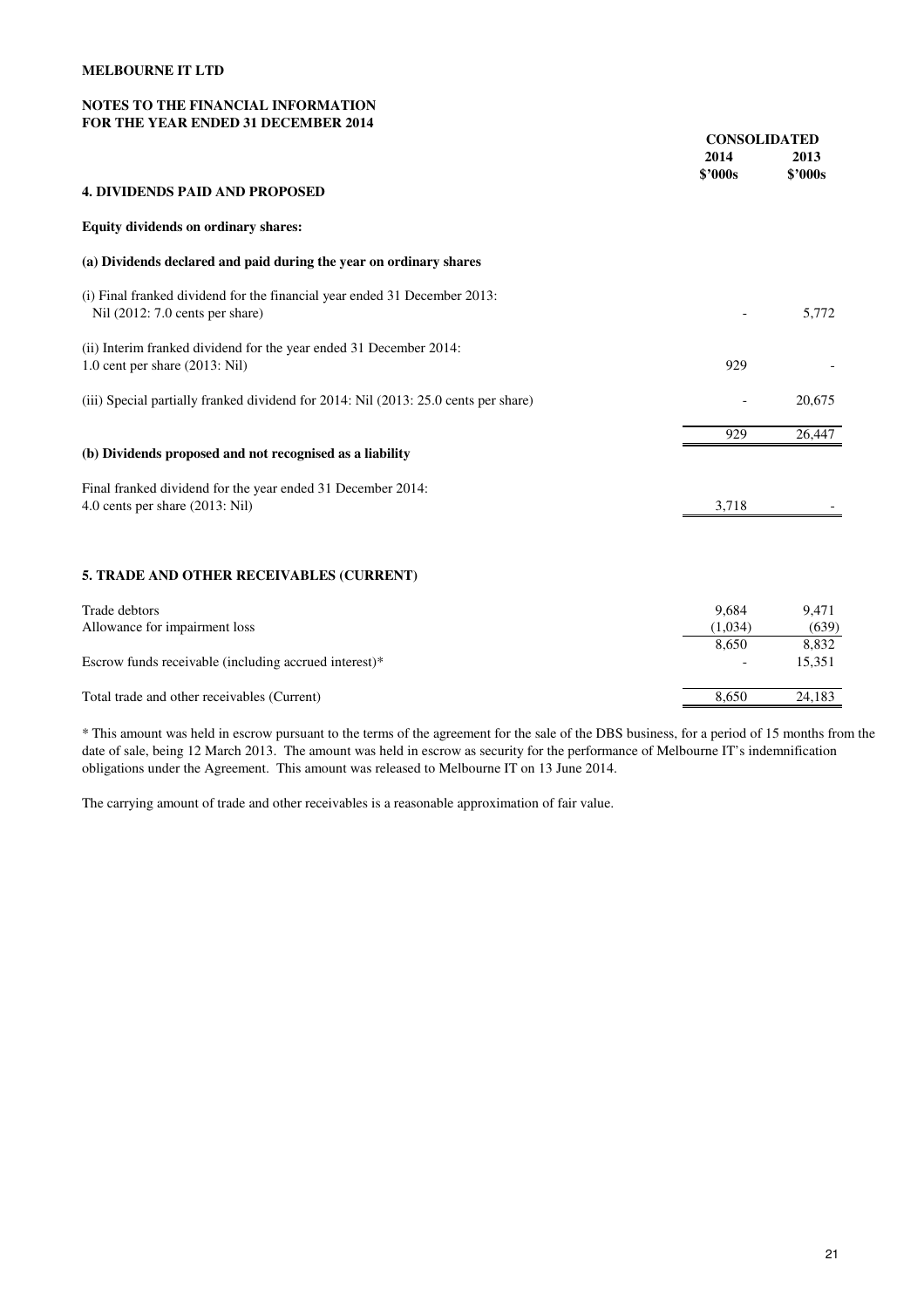# **NOTES TO THE FINANCIAL INFORMATION FOR THE YEAR ENDED 31 DECEMBER 2014**

| FUN THE TEAN ENDED 31 DECEMBEN 2014                               |                                          | <b>CONSOLIDATED</b>        |  |  |
|-------------------------------------------------------------------|------------------------------------------|----------------------------|--|--|
|                                                                   | 2014<br>\$'000s                          | 2013<br><b>\$'000s</b>     |  |  |
| <b>6. INTANGIBLE ASSETS</b>                                       |                                          |                            |  |  |
| (a) Carrying Amount of Intangible Assets                          |                                          |                            |  |  |
| Goodwill (c)                                                      | 99,976                                   | 52,280                     |  |  |
| Marketing Related Intangibles                                     | 9,052                                    | 7,128                      |  |  |
| <b>Customer Contracts</b><br><b>Accumulated Amortisation</b>      | 2,583<br>(951)<br>1,632                  | 663<br>(663)               |  |  |
| Capitalised Software<br><b>Accumulated Amortisation</b>           | 9,400<br>(1,176)<br>8,224                |                            |  |  |
| <b>Transformation Projects</b><br><b>Accumulated Amortisation</b> |                                          | 10,918<br>(1,014)<br>9,904 |  |  |
| <b>Total Capitalised Software</b>                                 | 8,224                                    | 9,904                      |  |  |
| Other Intangibles<br><b>Accumulated Amortisation</b>              | 315<br>(315)<br>$\overline{\phantom{a}}$ | 315<br>(315)               |  |  |
| <b>Total Intangible Assets</b>                                    | 118,884                                  | 69,312                     |  |  |

# **(b) Capitalised Software**

As at 31 December 2013 Melbourne IT had recorded a capitalised software intangible asset in relation to the Integrated Web Services ('IWS') platform, which was developed during the Transformation Project. The carrying value of the IWS asset was \$9.904 million, which included Oracle Financials, the common financial reporting system across all entities in the Group.

Following the acquistion of Netregistry, Melbourne IT has completed an assessment of both the IWS asset and the existing platform used by Netregistry, to determine the most suitable platform to support the operations of the enlarged group. The conclusion of this assessment was that existing Netregistry platform, referred to as the "console", was the preferred platform.

As a result of this decision, the IWS platform will be decommissioned. However, Oracle Financials will continue to be used as a common financial reporting system for the enlarged group. An impairment charge of \$8.587 million has been recorded to reduce the carrying value of the IWS asset to \$1.0 million (being the carrying value of Oracle Financials) as at 31 March 2014.

Simultaneously, a valuation exercise was performed to identify and recognise intangible assets arising from the acquisition of Netregistry. A total of \$12.244 million of intangible assets was identified which comprise of software (\$8.4 million), customer contracts (\$1.92 million) and brandnames (\$1.924 million) at 31 March 2014.

The Netregistry software and Oracle Financials system are currently being used and amortised over the useful life of 6 years. The customer contracts are amortised over the period of 5 years based on the historical attrition rate.

In the previous year, following the sale of the DBS business unit, a review of the carrying value of the transformation asset was undertaken. The decision to invest in a comprehensive solution was motivated by the complexity of the business. The nature and geographic spread of the DBS business was a significant contributing factor to this level of complexity. If the Melbourne IT Ltd corporate structure had not included DBS at the time of the project scope, it would not have made the decision to use a tier one product, and the time and planning required to roll out the consolidated platform would have been significantly reduced. Following the re-scoping of the project, an impairment of \$12.080 million was booked against the carrying value of the asset. This was included in the discontinued operations section of the Statement of Comprehensive Income.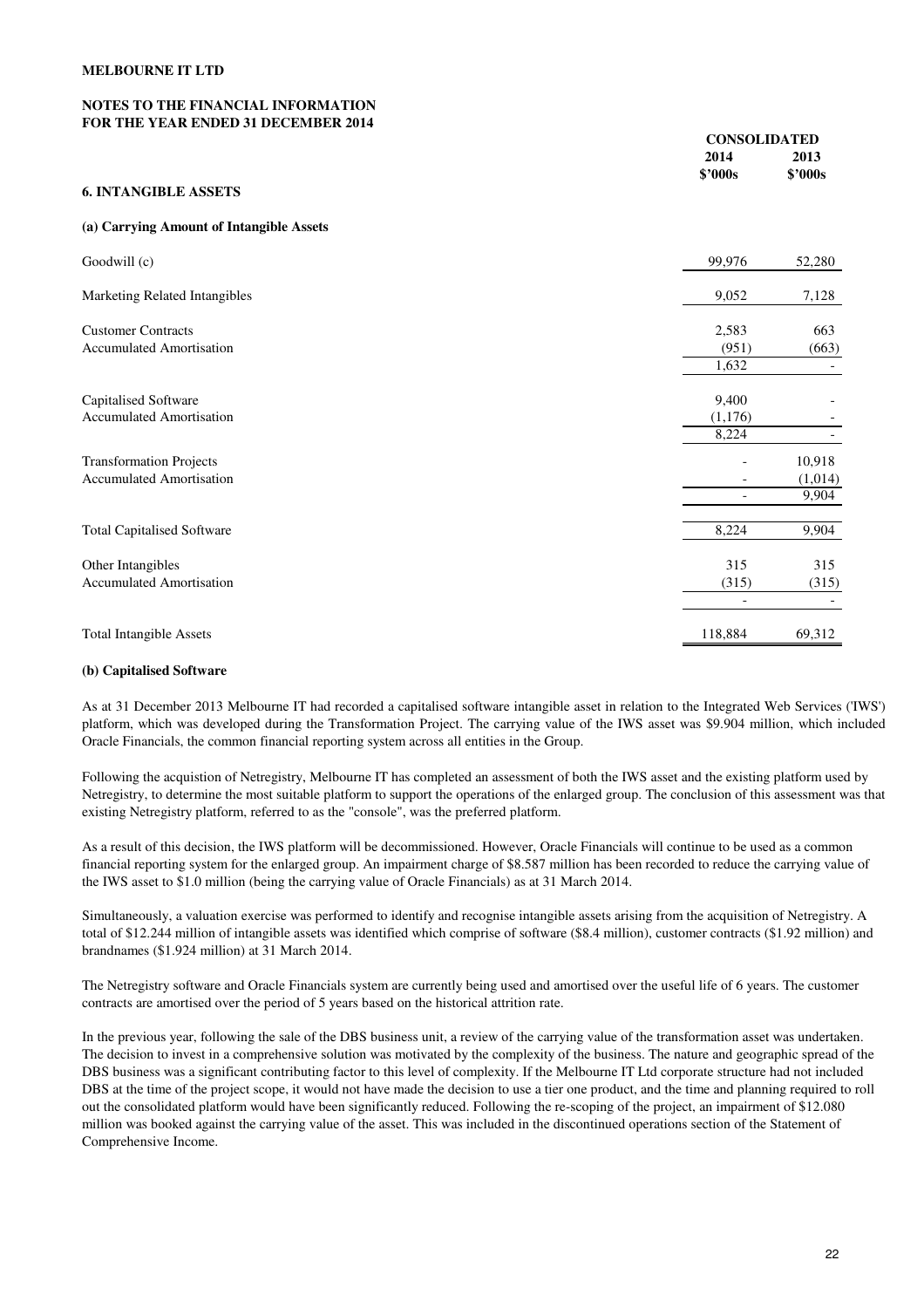# **NOTES TO THE FINANCIAL INFORMATION FOR THE YEAR ENDED 31 DECEMBER 2014**

|                                                          |                |           | <b>CONSOLIDATED</b><br>2014 | 2013                     |
|----------------------------------------------------------|----------------|-----------|-----------------------------|--------------------------|
| <b>7. CONTRIBUTED EQUITY</b>                             |                |           | \$2000s                     | \$2000s                  |
| <b>Ordinary shares</b>                                   |                |           |                             |                          |
| Issued and fully paid                                    |                |           | 35,629                      | 68,809                   |
| Movements in ordinary shares on issue                    |                |           |                             |                          |
|                                                          | 2014           |           | 2013                        |                          |
|                                                          | No. of         |           | No. of                      |                          |
|                                                          | <b>Shares</b>  | \$2000s   | <b>Shares</b>               | \$2000s                  |
| Beginning of the financial period                        | 83,164,371     | 68,809    | 82,451,363                  | 68,794                   |
| Issued during the year                                   |                |           |                             |                          |
| - Acquisition of Netregistry Group Limited (Netregistry) | 9,285,144      | 12,070    |                             |                          |
| - Return of capital                                      | $\overline{a}$ | (45, 176) |                             |                          |
| - Executive and employee options exercised               |                |           | 30,000                      | 63                       |
| - Performance rights plans (a)                           | 494,877        |           | 683,008                     | $\overline{\phantom{a}}$ |
| - Decrease due to transaction costs for capital return   |                | (74)      |                             | (48)                     |
| End of the financial period                              | 92,944,392     | 35,629    | 83,164,371                  | 68,809                   |

(a) Represent shares issued to satisfy the vesting of the Performance Rights Plans issued on 1 July 2011 and 1 July 2012 pursuant to the resolution approved by shareholders in a General Meeting on 28 January 2014.

|                                       | 2014    | <b>CONSOLIDATED</b><br>2013 |  |
|---------------------------------------|---------|-----------------------------|--|
|                                       | \$2000s | \$2000s                     |  |
| 8. TRADE AND OTHER PAYABLES (CURRENT) |         |                             |  |
| Trade creditors                       | 1.146   | 1,116                       |  |
| Sundry creditors                      | 3,077   | 6,411                       |  |
| Deposits received in advance          | 3,138   | 2,546                       |  |
| Accrued expenses                      | 6,391   | 7,370                       |  |
| Total payables                        | 13.752  | 17.443                      |  |
|                                       |         |                             |  |

Terms and conditions relating to trade and sundry creditors:

(i) Trade creditors are non-interest bearing and are normally settled within agreed trading terms.

(ii) Sundry creditors are non-interest bearing and are normally settled within agreed trading terms.

The carrying amount of trade and other payables is a reasonable approximation of fair value.

#### **9. INTEREST BEARING LOANS AND BORROWINGS**

During the year, the Group entered into finance leases for some items of equipment whereby the present value of the minimum lease payments approximate \$513,000.

The Group has also entered into a \$20 million revolving credit facility with National Australia Bank Limited to partly fund the acquisition of Netregistry in late March 2014. The revolving credit facility was repaid in full prior to 31 December 2014.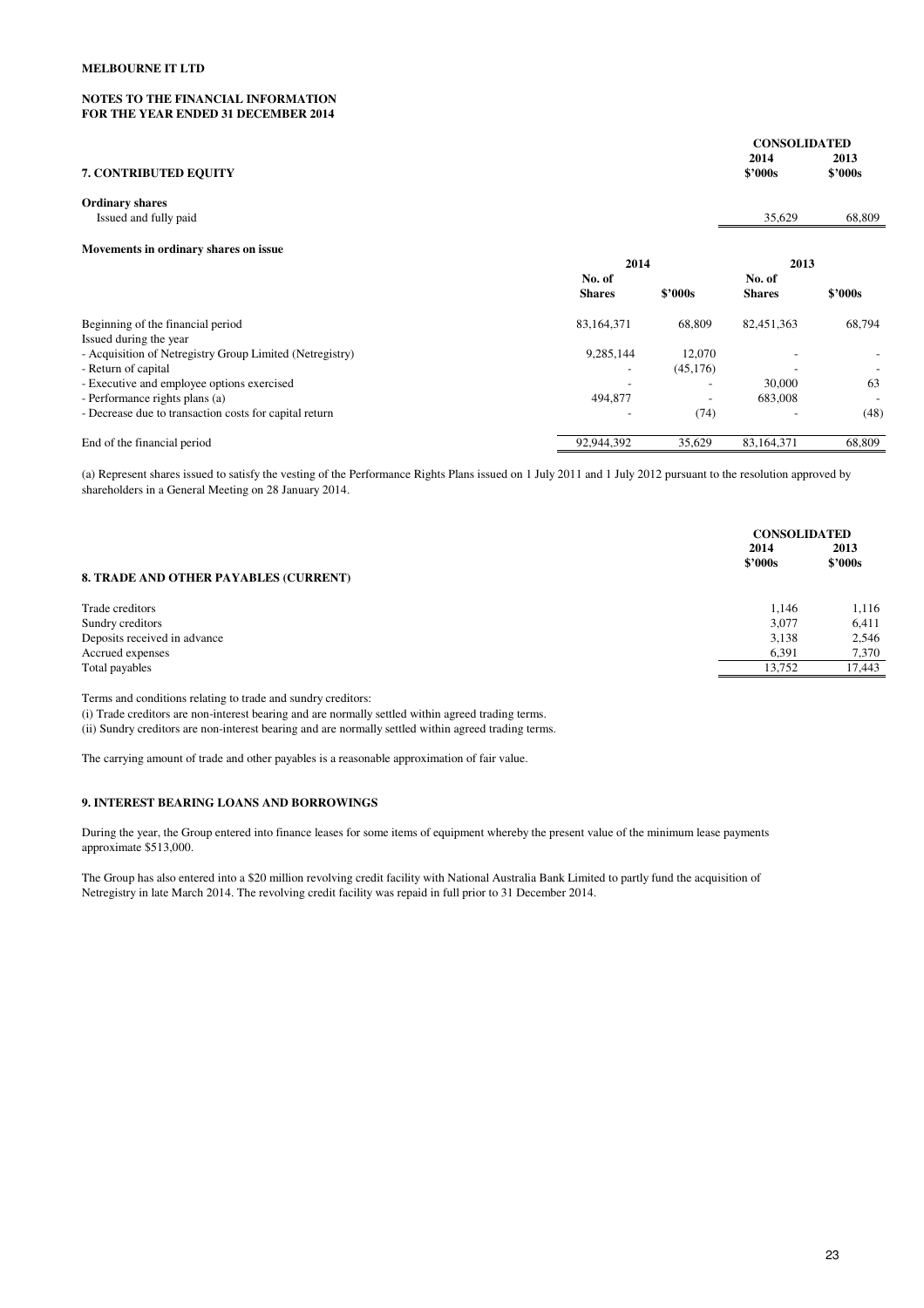#### **NOTES TO THE FINANCIAL INFORMATION FOR THE YEAR ENDED 31 DECEMBER 2014**

#### **10. BUSINESS COMBINATION**

On 31 March 2014, Melbourne IT acquired 100% of Netregistry Group Limited and its controlled entities (Netregistry), a leading online services provider based in Australia, for an enterprise value of \$50.4 million. The acquisition was funded through a mix of cash and script consideration. Melbourne IT acquired Netregistry as the combined enlarged group will be able to offer best in class domain names and hosting products; and to compete more effectively against strong, price driven, foreign competition.

# **Assets acquired and liabilities assumed**

The fair values of the identifiable assets and liabilites of Netregistry as at the date of acquisition were:

| Fair value recognised on acquisition<br>\$'000s |
|-------------------------------------------------|
|                                                 |
| 655                                             |
| 4,709                                           |
| 436                                             |
| 1,843                                           |
| 12,244                                          |
| 1,063                                           |
| 20,950                                          |
|                                                 |
| 1,825                                           |
| 2,412                                           |
| 13,298                                          |
| 581                                             |
| 18,116                                          |
| 2,834                                           |
| (94)                                            |
| 47,696                                          |
| 50,436                                          |
|                                                 |

The fair value of the trade and other receivables amounts to \$655,000. The gross amount of trade and other receivables is \$851,000.

The intangibles of \$12,244,000 comprise software, brand names and customer relationships. The fair values of these intangibles has been determined using the following valuation approaches:

- Replacement cost approach was utilised to value the software;

- Income approach that is relief from royalty method was utilised to value the brand names; and

- Income approach that is multi period excess earnings method to value the customer relationships.

From the date of acquisition, Netregistry has contributed \$25,273,000 of revenue and \$1,551,000 to the profit before tax from continuing operations of the Group. If the combination had taken place at the beginning of the year, revenue from continuing operations would have been \$133,325,000 and loss before tax from continuing operations would have been \$371,000. Netregistry was in a loss before tax position during the first quarter of 2014 due to restructuring costs incurred prior to the completion of sale to Melbourne IT.

#### **Purchase consideration**

| Shares issued, at fair value                                                                                                               | 12.070 |
|--------------------------------------------------------------------------------------------------------------------------------------------|--------|
| Cash paid                                                                                                                                  | 38,366 |
| Total consideration                                                                                                                        | 50,436 |
| Analysis of the cash flows on acquisition:<br>Cash transaction costs of the acquisition (included in cash flows from investing activities) | .340   |

The Group issued 9,285,144 ordinary shares as consideration for the 100% interest in Netregistry. The fair value of the shares is calculated with reference to the average daily volume weighted average price (VWAP) of the quoted price over the period of 4 February 2014 to 24 February 2014 as stipulated in the Share Purchase Agreement dated 27 February 2014, which was \$1.30 each. The total value of scrip consideration given is therefore \$12,070,000. The balance of the consideration was settled via cash.

Transaction costs of \$1,340,000 have been expensed and are included in the operating expenses.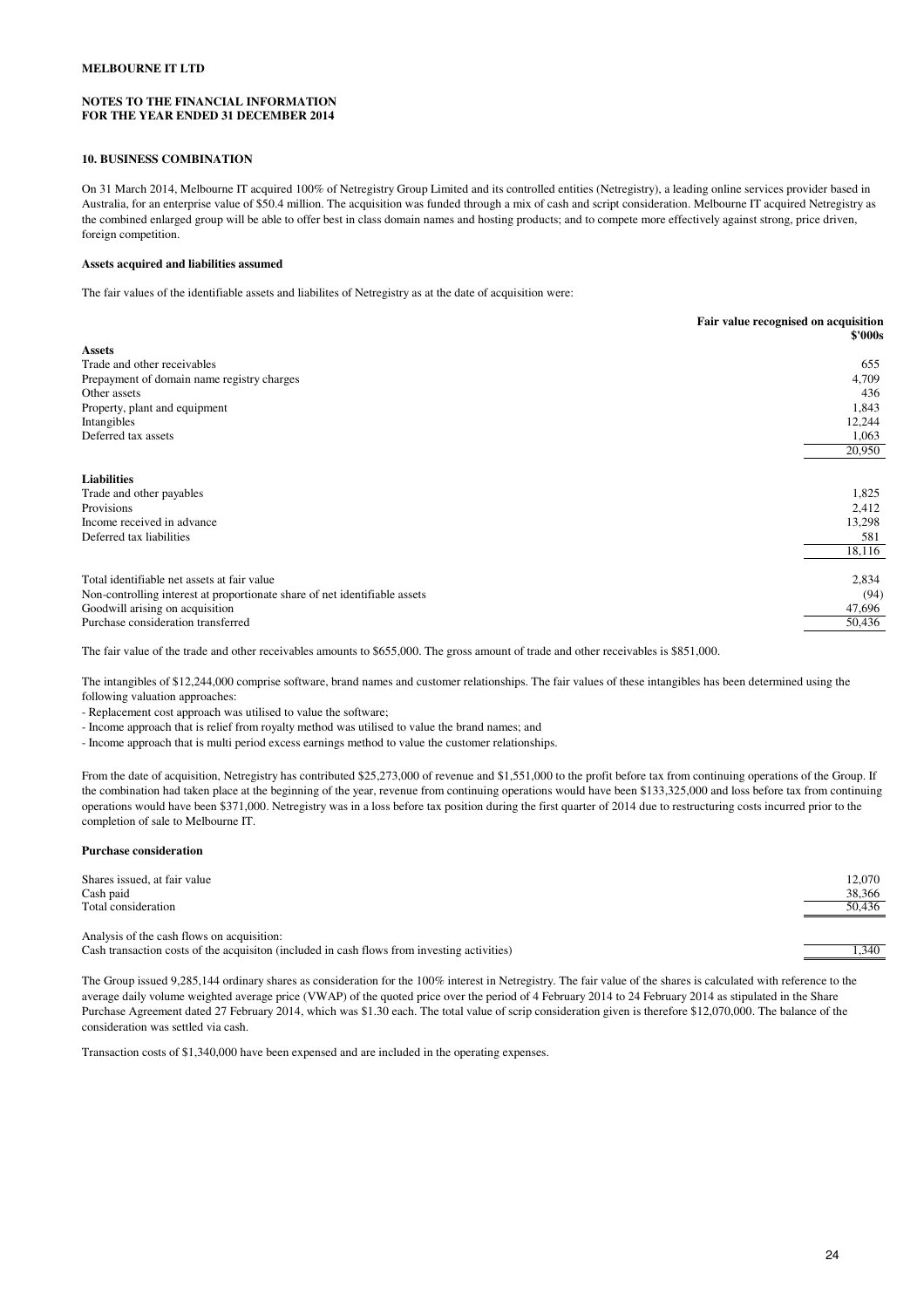#### **NOTES TO THE FINANCIAL INFORMATION FOR THE YEAR ENDED 31 DECEMBER 2014**

#### **11. DISCONTINUED OPERATIONS**

# **(a) SALE OF DIGITAL BRAND SERVICES (DBS) BUSINESS**

On 12 March 2013 Melbourne IT sold the DBS business to the Corporation Service Company Ltd ("CSC") for an initial cash consideration of \$152.2 million, of which 10% is to be held in escrow for a period of 15 months. The results of the DBS business for the year were presented below:

|                                                   | 2014<br>\$2000s          | 2013<br>\$2000s |
|---------------------------------------------------|--------------------------|-----------------|
| Revenue                                           | $\overline{\phantom{0}}$ | 8,885           |
| Expenses                                          | $\overline{\phantom{a}}$ | (9,710)         |
| Gain on sale of DBS business*                     | $\overline{\phantom{0}}$ | 69,925          |
| Profit before tax from a discontinued operation   | $\overline{\phantom{0}}$ | 69,100          |
| Tax expense                                       | $\overline{\phantom{0}}$ | (6,966)         |
| Profit for the year from a discontinued operation | $\overline{\phantom{0}}$ | 62,134          |

\* Includes professional fees, costs to close out interest rate and cross currency swaps, corporate costs incurred in negotiating the sale insurance costs, the impairment of the transformation asset (refer to Note 6(b) for details) and Foreign Currency Translation Reserve recycled to the Statement of Comprehensive Income.

A further \$4.7 million of costs was incurred in the second half of the previous financial year relating to professional fees relating to the liquidation of General Partnership (which is the immediate parent entity of the DBS US entity) and the associated Foreign Currency Translation Reserve recycled to the Statement of Comprehensive Income was allocated to the gain on sale of DBS business. Also included in this amount are restructuring costs relating to the termination of certain executives and functional units employees as they represented the overheads that were required to support the DBS business, and expenses related to the vesting of the Performance Rights plans associated with the executives.

The net cashflows incurred by the DBS business unit in the ordinary course of business until 12 March 2013 were as follows:

|                           | 2014<br>\$'000s          | 2013<br>\$2000s          |
|---------------------------|--------------------------|--------------------------|
| Operating                 | $\overline{\phantom{0}}$ | 1,777                    |
| Investing                 | -                        | $\overline{\phantom{0}}$ |
| Financing *               | $\overline{\phantom{a}}$ | 6,716                    |
| Net cash inflow/(outflow) | $\overline{\phantom{0}}$ | 8,493                    |

\* Financing cashflow includes movements on inter-company accounts with other entities in the Melbourne IT group.

The net cashflows on disposal of the DBS business unit by Melbourne IT Ltd are as follows:

|                                                                                       | 2013<br>\$2000s |
|---------------------------------------------------------------------------------------|-----------------|
| Announced sale price for DBS business unit                                            | 152,500         |
| Plus: payment for cash balances in subsidiaries sold                                  | 7.500           |
| Plus: additional payment on finalisation of completion accounts received in July 2013 | 3.671           |
| Less: amounts held in escrow (recorded as a receivable - see note 5 for details)      | (15,250)        |
| Less: cash at bank of DBS business unit on 12 March 2013                              | (15, 549)       |
| Less: costs associated with the disposal                                              | (5,971)         |
| Less: tax paid associated with the disposal                                           | (11, 017)       |
| Proceeds from sale of DBS business, net of cash disposed                              | 115,884         |
| Less: amounts paid directly by the purchasers to extinguish bank debt                 | (34,617)        |
|                                                                                       | 81.267          |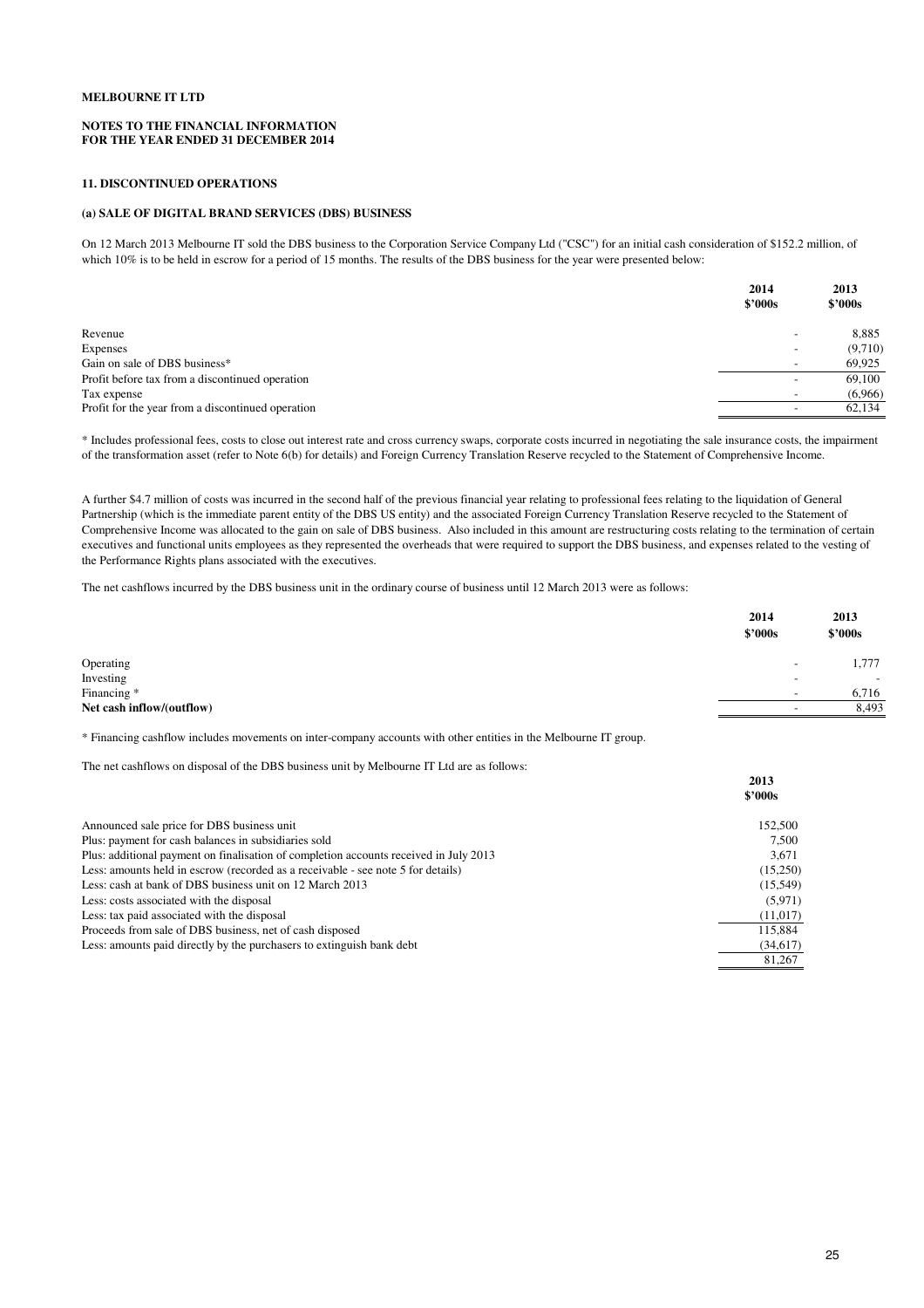# **NOTES TO THE FINANCIAL INFORMATION FOR THE YEAR ENDED 31 DECEMBER 2014**

# **11. DISCONTINUED OPERATIONS (Continued)**

# **(b) SALE OF FOR THE RECORD (FTR) BUSINESS**

On 1 August 2013 Melbourne IT announced that it had divested the FTR business to Record Holdings Pty Ltd for a cash consideration of \$6.3 million. Completion of the transaction occurred on 30 August 2013. The results of the FTR business for the year were presented below:

|                                                          | 2014<br>\$2000s          | 2013<br>$$^{\prime}000s$ |
|----------------------------------------------------------|--------------------------|--------------------------|
| Revenue                                                  | $\overline{\phantom{a}}$ | 5,037                    |
| Expenses                                                 | $\overline{\phantom{0}}$ | (4,832)                  |
| Loss on sale of FTR business*                            | $\overline{\phantom{a}}$ | (1, 549)                 |
| Loss before tax from a discontinued operation            | $\overline{\phantom{0}}$ | (1, 344)                 |
| Tax benefit/(expense)                                    | $\overline{\phantom{a}}$ | 1,888                    |
| Profit/(Loss) for the year from a discontinued operation |                          | 544                      |

\* Includes professional fees, corporate costs incurred in negotiating the sale insurance costs and Foreign Currency Translation Reserve recycled to the Statement of Comprehensive Income.

The net cashflows incurred by the FTR business unit in the ordinary course of business until 30 August 2013 were as follows:

|                  | 2014<br>\$'000s          | 2013<br>\$2000s |
|------------------|--------------------------|-----------------|
| Operating        | $\overline{\phantom{0}}$ | 461             |
| Investing        | $\overline{\phantom{0}}$ | (96)            |
| Financing *      | $\overline{\phantom{0}}$ | (1, 136)        |
| Net cash outflow | $\overline{\phantom{a}}$ | (771)           |
|                  |                          |                 |

\* Financing cashflow includes movements on inter-company accounts with other entities in the Melbourne IT group.

The net cashflows on disposal of the FTR business unit by Melbourne IT Ltd are as follows:

|                                                           | 2013<br>\$2000s |
|-----------------------------------------------------------|-----------------|
|                                                           |                 |
| Announced sale price for FTR business unit                | 6.300           |
| Less: cash at bank of FTR business unit on 31 August 2013 | (26)            |
| Less: costs associated with the disposal                  | (244)           |
| Proceeds from sale of FTR business, net of cash disposed  | 6.030           |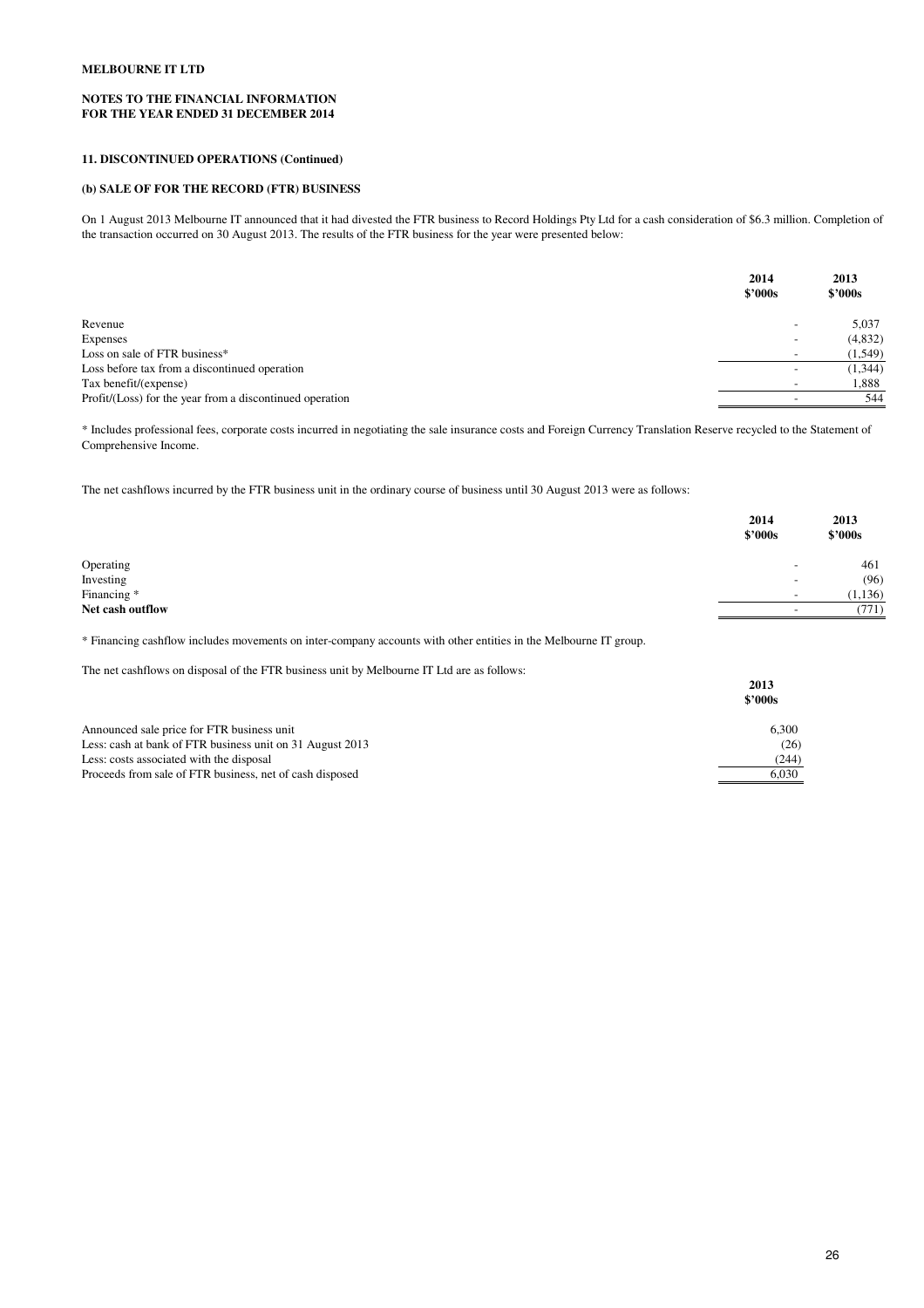# **NOTES TO FINANCIAL STATEMENTS FOR THE YEAR ENDED 31 DECEMBER 2014**

# **12. OPERATING SEGMENTS**

The following tables present the revenue and profit information regarding business unit segments for the years ended 31 December 2014 and 31 December 2013.

|                                                                               | <b>SMB Solutions</b> | ES     | <b>Total</b> |
|-------------------------------------------------------------------------------|----------------------|--------|--------------|
| Year ended 31 December 2014                                                   |                      |        |              |
|                                                                               | \$'000               | \$'000 | \$'000       |
| <b>Segment revenue</b>                                                        |                      |        |              |
| Revenue from operating activities                                             |                      |        |              |
| Registration revenue                                                          | 53,335               |        | 53,335       |
| Hosting & value-added product sales                                           | 42,447               | 27,839 | 70,286       |
| Other revenue                                                                 | 513                  |        | 513          |
|                                                                               | 96,295               | 27,839 | 124,134      |
| Other Income                                                                  |                      |        |              |
| <b>Total segment revenue</b>                                                  |                      |        | 124,134      |
|                                                                               |                      |        |              |
| <b>Result</b>                                                                 |                      |        |              |
| Segment results                                                               | 13,562               | 4,430  | 17,992       |
| Unallocated expenses:                                                         |                      |        |              |
| - Corporate (including transaction costs relating to Netregistry acquisition) |                      |        | (5,206)      |
| Earnings before interest, tax, depreciation & amortisation                    |                      |        | 12,786       |
| <b>Net Interest</b>                                                           |                      |        |              |
| Interest revenue                                                              |                      |        | 572          |
| Interest expense                                                              |                      |        | (166)        |
| <b>Total Net Interest</b>                                                     |                      |        | 406          |
| Income tax benefit                                                            |                      |        | 358          |
| Depreciation & amortisation                                                   |                      |        | (4,315)      |
| Impairment of intangible asset                                                |                      |        | (8,587)      |
| Profit after tax for the year                                                 |                      |        | 648          |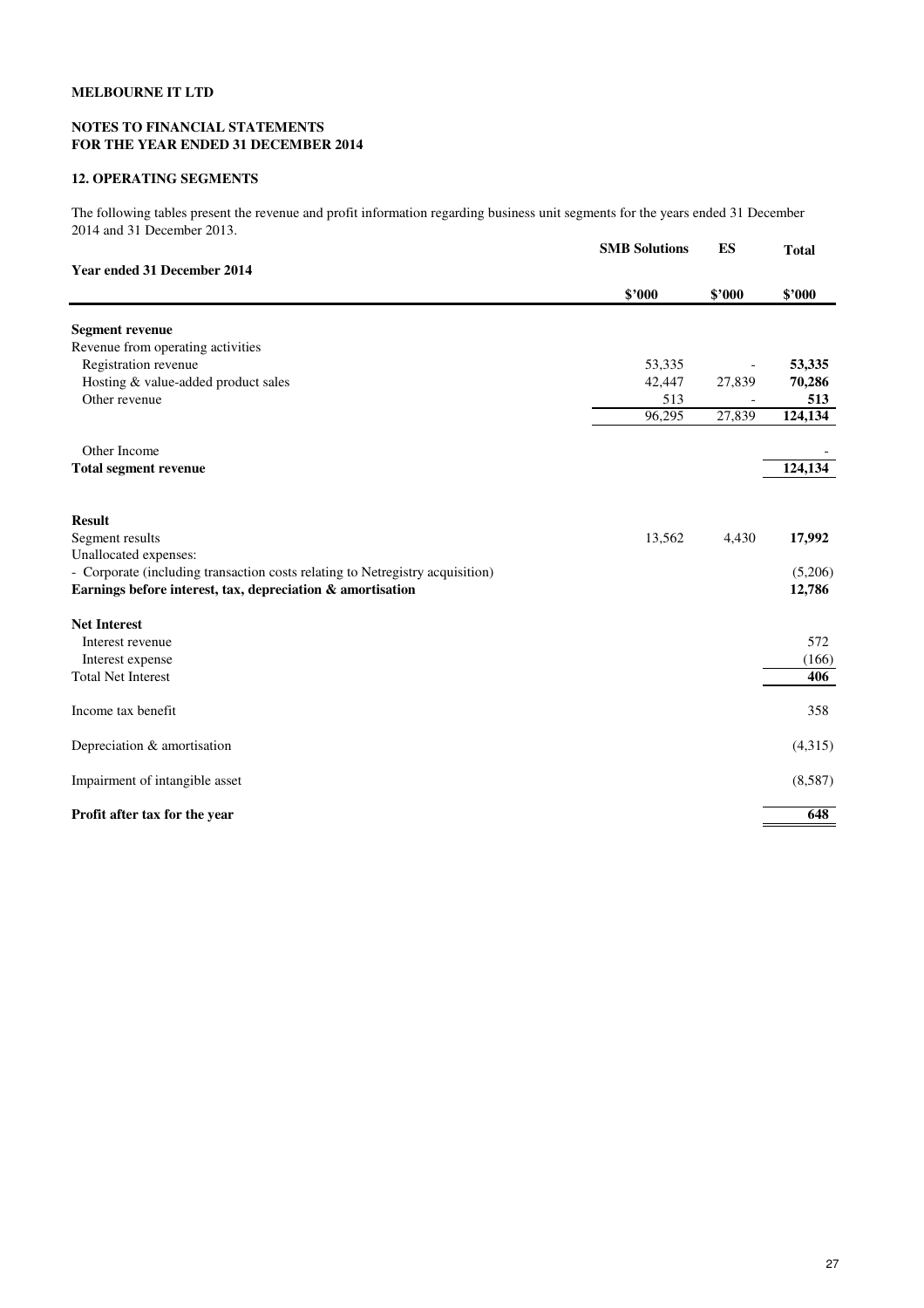# **NOTES TO FINANCIAL STATEMENTS FOR THE YEAR ENDED 31 DECEMBER 2014**

# **12. OPERATING SEGMENTS (Continued)**

|                                                                                   | <b>SMB Solutions</b> | ES     | <b>Total</b> |
|-----------------------------------------------------------------------------------|----------------------|--------|--------------|
| Year ended 31 December 2013                                                       | \$'000               | \$'000 | \$'000       |
| <b>Segment revenue</b>                                                            |                      |        |              |
| Revenue from operating activities                                                 |                      |        |              |
| <b>Registration Revenue</b>                                                       | 44,752               |        | 44,752       |
| Hosting & Value-Added Product Sales                                               | 31,284               | 24,445 | 55,729       |
| <b>Other Revenue</b>                                                              | 248                  |        | 248          |
|                                                                                   | 76,284               | 24,445 | 100,729      |
| Other Income                                                                      |                      |        | 13           |
| <b>Total segment revenue</b>                                                      |                      |        | 100,742      |
| <b>Result</b>                                                                     |                      |        |              |
| Segment results                                                                   | 8,905                | 2,354  | 11,259       |
| Unallocated expenses:                                                             |                      |        |              |
| - Corporate                                                                       |                      |        | (4,938)      |
| - Transformation Projects                                                         |                      |        | (502)        |
| Earnings before interest, tax, depreciation & amortisation                        |                      |        | 5,819        |
| <b>Net Interest</b>                                                               |                      |        |              |
| Interest revenue                                                                  |                      |        | 2,670        |
| Interest expense                                                                  |                      |        | (125)        |
| <b>Total Net Interest</b>                                                         |                      |        | 2,545        |
| Income tax benefit                                                                |                      |        | 334          |
| Depreciation & amortisation                                                       |                      |        | (2,782)      |
| Costs recovered from discontinued operations*                                     |                      |        | 282          |
| Profit after tax for the year from continuing operations                          |                      |        | 6,198        |
| Profit after tax for the year from discontinued operations (DBS and FTR segments) |                      |        | 62,678       |
| Profit after tax for the year                                                     |                      |        | 68,876       |

\* Represents recovery of costs from the DBS and FTR businesses by the parent entity with a corresponding expense included in the discontinued operations

|                                  | <b>CONSOLIDATED</b><br>2014<br>\$2000 | 2013<br>\$2000 |
|----------------------------------|---------------------------------------|----------------|
| <b>Reconciliation of revenue</b> |                                       |                |
| Segment revenue                  | 124,134                               | 100,742        |
| Interest revenue                 | 572                                   | 2,670          |
| <b>Total revenue</b>             | 124,706                               | 103,412        |